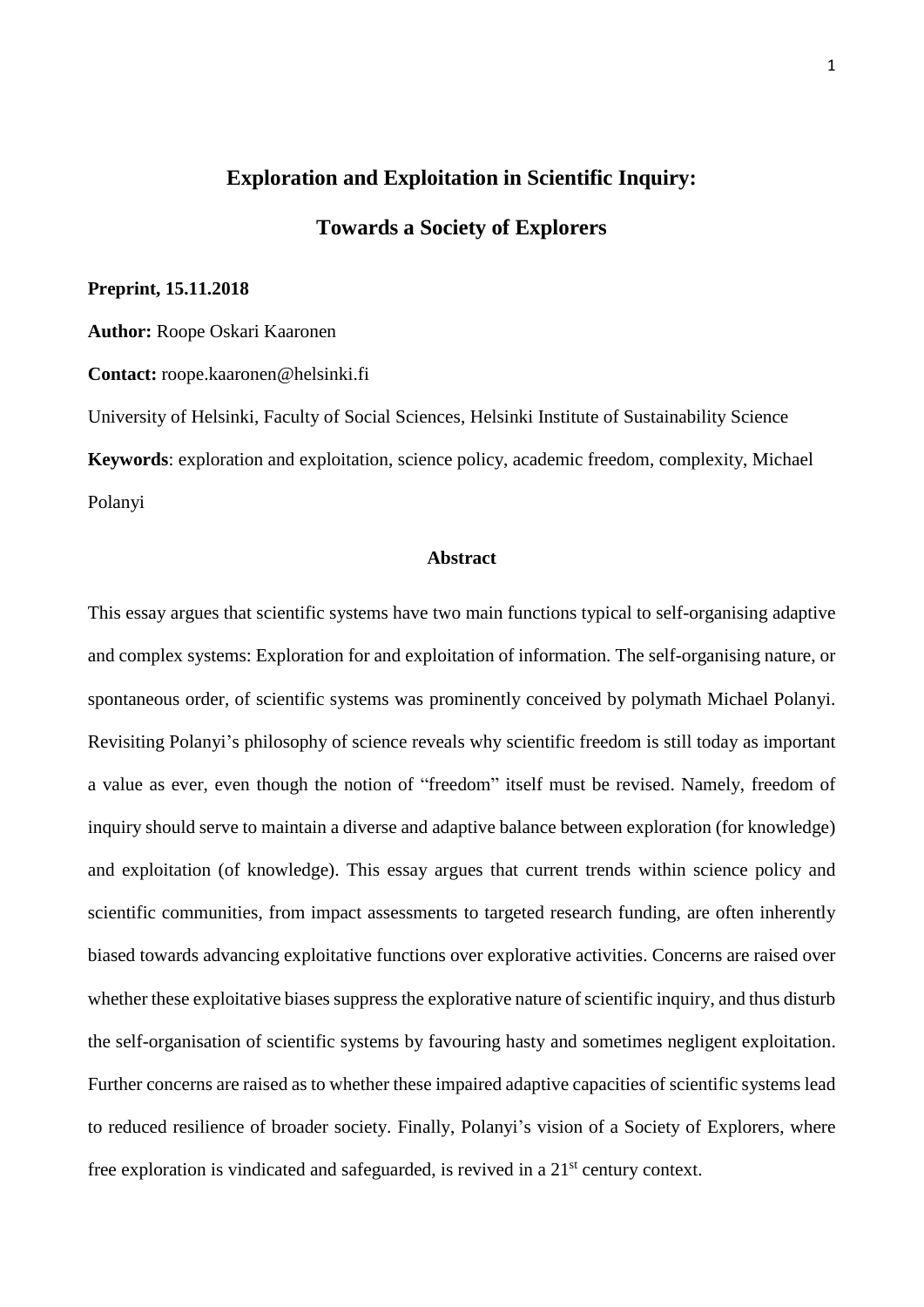# **1 Introduction**

The present text argues that scientific communities have two main functions typical to adaptive and self-organising systems: *Exploration for* and *exploitation of* information. As many other systems with characteristics of spontaneous order, the scientific enterprise and its constitutive particulars, scientists, find themselves in a struggle to find an appropriate, functional and creative balance between these two endeavours. I argue in this essay, drawing on polymath Michael Polanyi's conception of science as a mode of spontaneous order and cases of other self-organising systems found in the natural world, that current trends in science policy and scientific communities are to a great degree—indeed, perhaps to too great a degree—biased towards advancing exploitative functions of science at the cost of maintaining its explorative edge. This phenomenon, which I call the "exploitative bias" in scientific systems, is epitomized by cuts in basic research, the proliferation of assessments of the social or economic "impact" of science and prestige-gaming, along with a general tendency of moving from basic research to targeted or "strategic" research and funding. The main concern here is that in an era where our environment is perhaps more unpredictable than ever experienced before, we might be disproportionately favouring focused exploitation over more diverse and even random exploration. Consequently, we might be disturbing the efficient self-organisation of scientific systems and risking to lose the adaptive capacity of the scientific enterprise. Since science, in turn, is a core adaptive function of society, this is a direct concern for civilisation at large. As implied in its subtitle, "towards a society of explorers," this essay in particular provides grounds for the vindication of the explorative function of scientific systems. This should not be interpreted as

a devaluation of the exploitative function—the case is merely that the former is perceived to be under greater pressure (furthermore, this essay proceeds to a vindication of *careful* and *slow* exploitation). The central argument proposed in this essay is that to maintain its adaptive capabilities and resilience in a rapidly changing world, society requires significant degrees of explorative freedom in scientific inquiry. This builds on a possibilistic (and, as is elaborated below, serendipitous) notion of scientific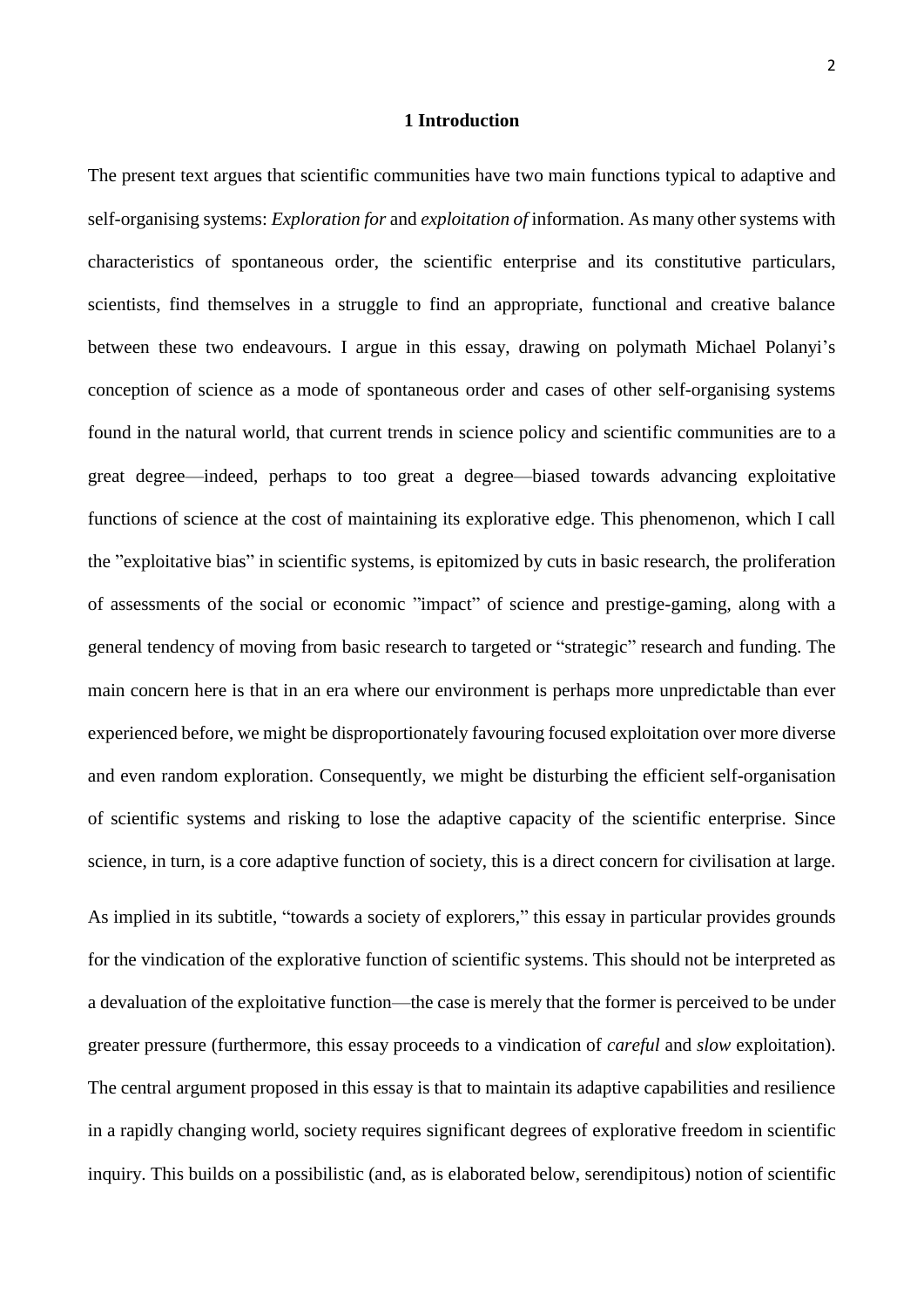discovery. Only by, as Polanyi noted, letting scientists loose to explore a large variety of unexpected paths of scientific discovery can we expect the scientific system to encounter the novel ideas and tools required to adapt to the fundamentally unpredictable challenges of the future. Thus, scientific institutions, norms and practices should serve to make epistemic exploration, as well any consequent exploitation, a reliable, careful and diverse process.

This essay progresses in a threefold manner. Firstly, Michael Polanyi's philosophy of science is revisited to exemplify the self-organizing nature, or spontaneous order, of scientific communities and scientific inquiry. Polanyi's philosophy is, essentially, a justification for relatively (although not absolutely) autonomous scientific inquiry, although its contemporary shortcomings are also discussed. Second, two cases of naturally emerging self-organization, ants and lymphocyte cells, are examined. Here we have two particularly illustrative cases demonstrating a successful balancing act between explorative and exploitative functions. These examples work as analogies for vindicating the explorative functions of scientific inquiry. Finally, I proceed to discuss these examples in the context of scientific systems and their current trends (exploitative biases), providing grounds for advancing what Polanyi (2000, 19) called a "Society of Explorers"—a society maintaining freedom of exploration as a foundational value.

## **2 The Spontaneous Order of Scientific Systems**

Multidisciplinarity and interdisciplinarity are notions which have suffered from a significant degree of inflation in recent years. Today, there exists little scientific work which does not lay claim to these titles. In Michael Polanyi, however, we have a multidisciplinary polymath in one of its purest forms. I argue that it is in particular this hybrid scientist-philosopher nature of Polanyi's work which makes it particularly relevant to revisit at the dawn of the upcoming socioecological crises and socio-political responses, which seem to include new waves of centrally directed science policies. Michael Polanyi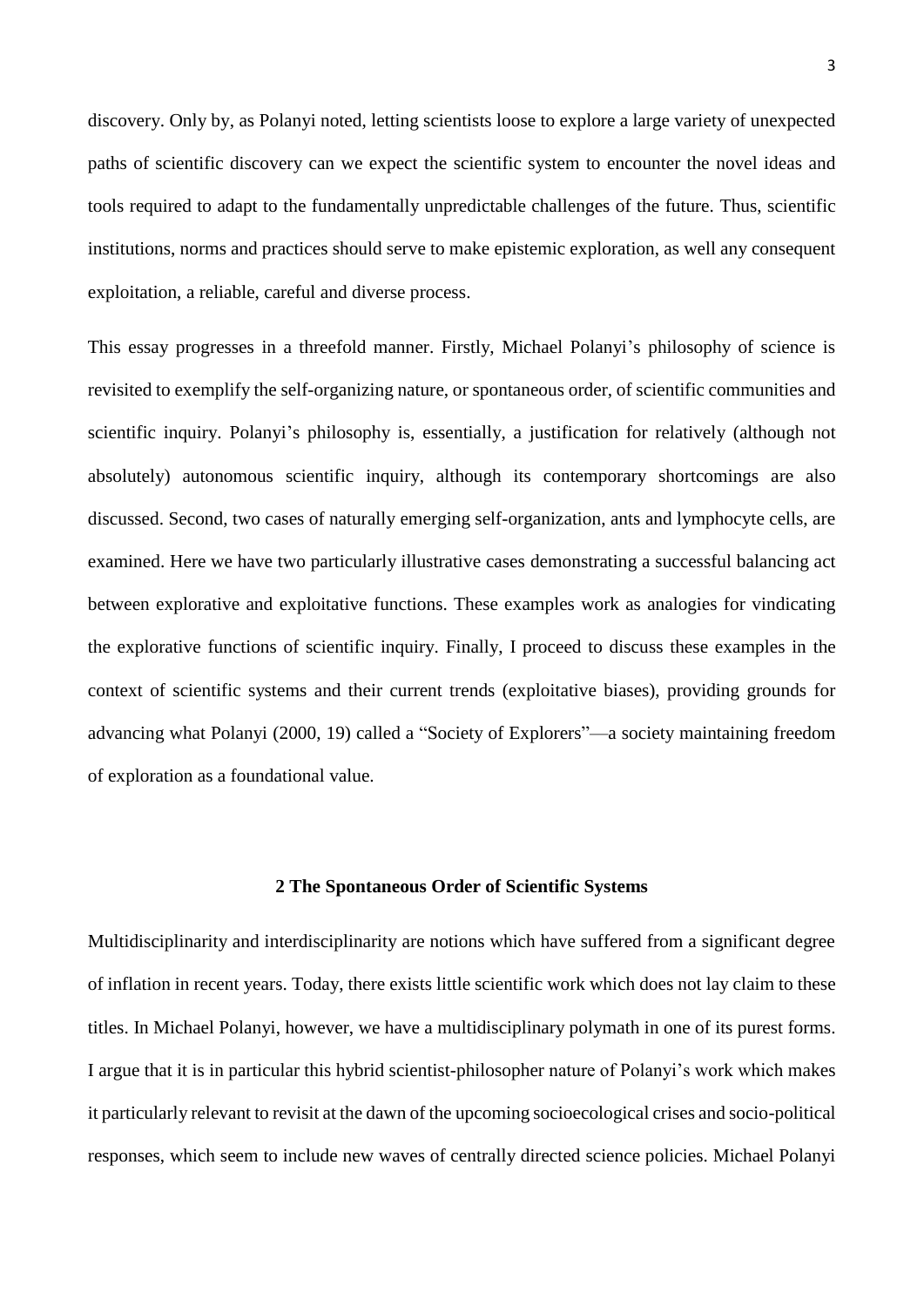(b. Polányi Mihály, 1891–1976) was a Hungarian-British scholar who made significant advances in physical chemistry, economics and philosophy. Born a Jewish Hungarian, he was a part of the socalled "Hungarian phenomenon" of early 20<sup>th</sup> century exceptionally bright Budapest intellectuals (including the likes of Leo Szilard, Eugene Wigner, John von Neumann, Edward Teller and Karl Mannheim) who fled the turbulent post-First World War Hungary, many of them only to find themselves soon fleeing their new home countries—in Polanyi's case, Weimar Germany—during the social and political upheaval of the 1930's (Nye 2011).

Polanyi, an acclaimed natural scientist who had by the mid-1930's made great contributions to theories on x-ray diffraction, chemical kinetics and adsorption, was deeply concerned by the totalitarian social and political developments of his time. Amongst the atrocities typical to this era was the subjugation of scientific inquiry under central state direction. Polanyi's distaste with these developments led to his interest in the self-organisation, "free" or "spontaneous" ordering, of scientific communities. Perhaps it was precisely his first hand encounters with scientific inquiry, including state-of-the-art laboratories, mentor–pupil relations, and so forth, which provided for his lucid descriptions of how scientific communities, opinions and truths are constructed and organised. His motive for exploring the self-organising nature of scientific systems, however, was most of all a political one. This was most profoundly sparked by a discussion with Bolshevik revolutionary Nikolai Bukharin, who exclaimed to Polanyi his desire of subjugating scientific inquiry under centrally planned Five Year Plans. Reminiscently, Polanyi (2009, 3) writes:

"I first met questions of philosophy when I came up against the Soviet ideology under Stalin which denied justification to the pursuit of science. I remember a conversation I had with Bukharin in Moscow in 1935. Though he was heading toward his fall and execution three years later, he was still a leading theoretician of the Communist party. When I asked him about the pursuit of pure science in Soviet Russia, he said that pure science was as morbid symptom of a class society; under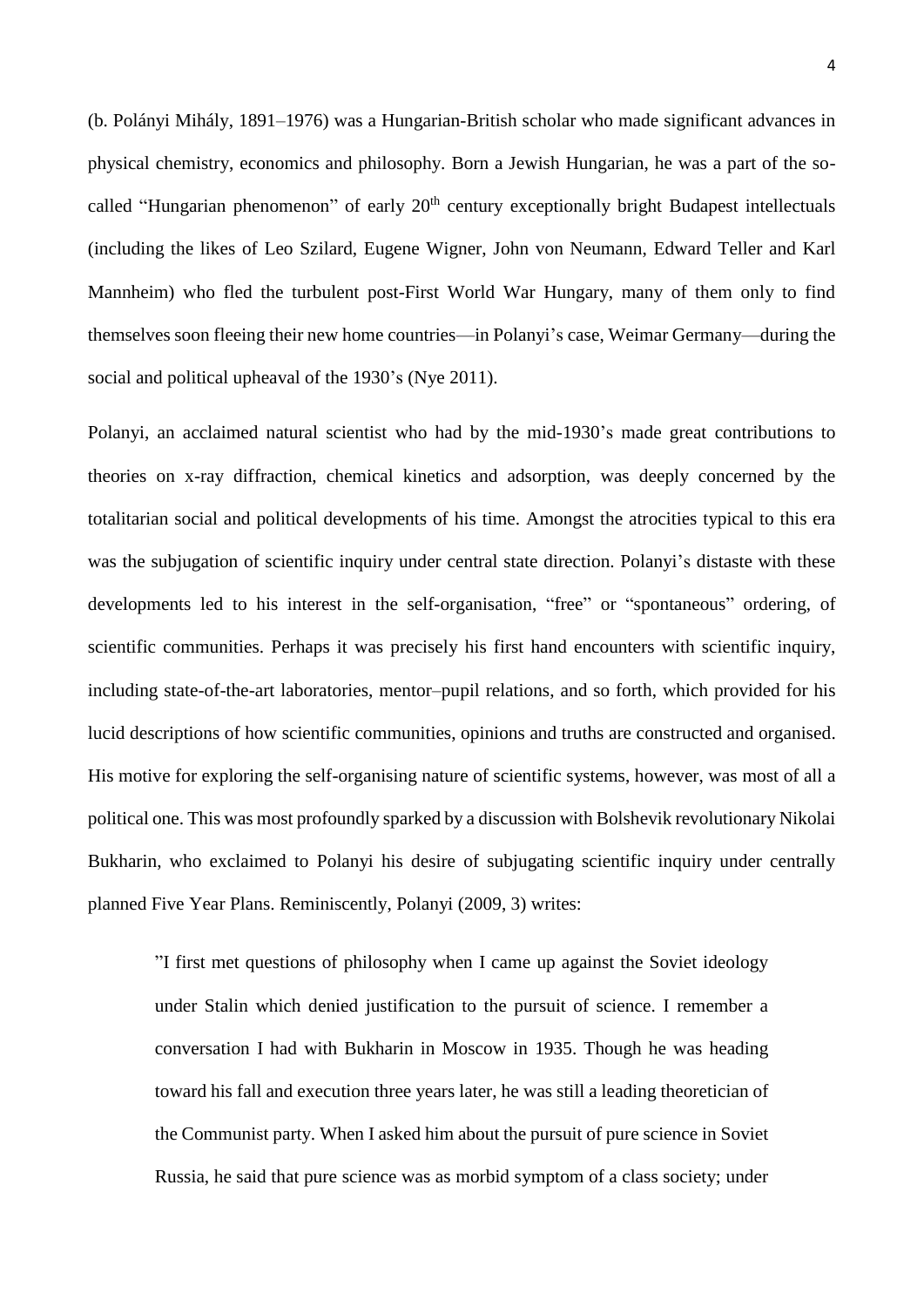socialism the conception of science pursued for its own sake would disappear, for the interests of scientists would spontaneously turn to problems of the current Five-Year Plan<sup>"</sup>

The vindication of scientific autonomy became a concern which Polanyi pursued for the rest of his life as a scientist and philosopher. Having spent a significant amount of time at the exceptionally autonomous Kaiser Wilhelm Society in Weimar Berlin (also known at the time as the "City of Science"), a scientific institute which until the Nazi uprising embraced and adorned values such as freedom of inquiry and scientific autonomy, Polanyi was deeply troubled by the emerging subjugation of scientific systems under central governance. Here science would not be pursued for its own sake and instead would serve the purposes of central direction or totalitarian rule. (Nye 2011.) Science, for Polanyi, was a spontaneously arising order, and any attempts at centrally directing it towards prescribed goals would most likely prove to be futile, regressive, or worse, destructive.



Figure 1: Professor Michael Polanyi exploring (on a hike) in England ca. 1933. Image use rights obtained from Manchester Archives.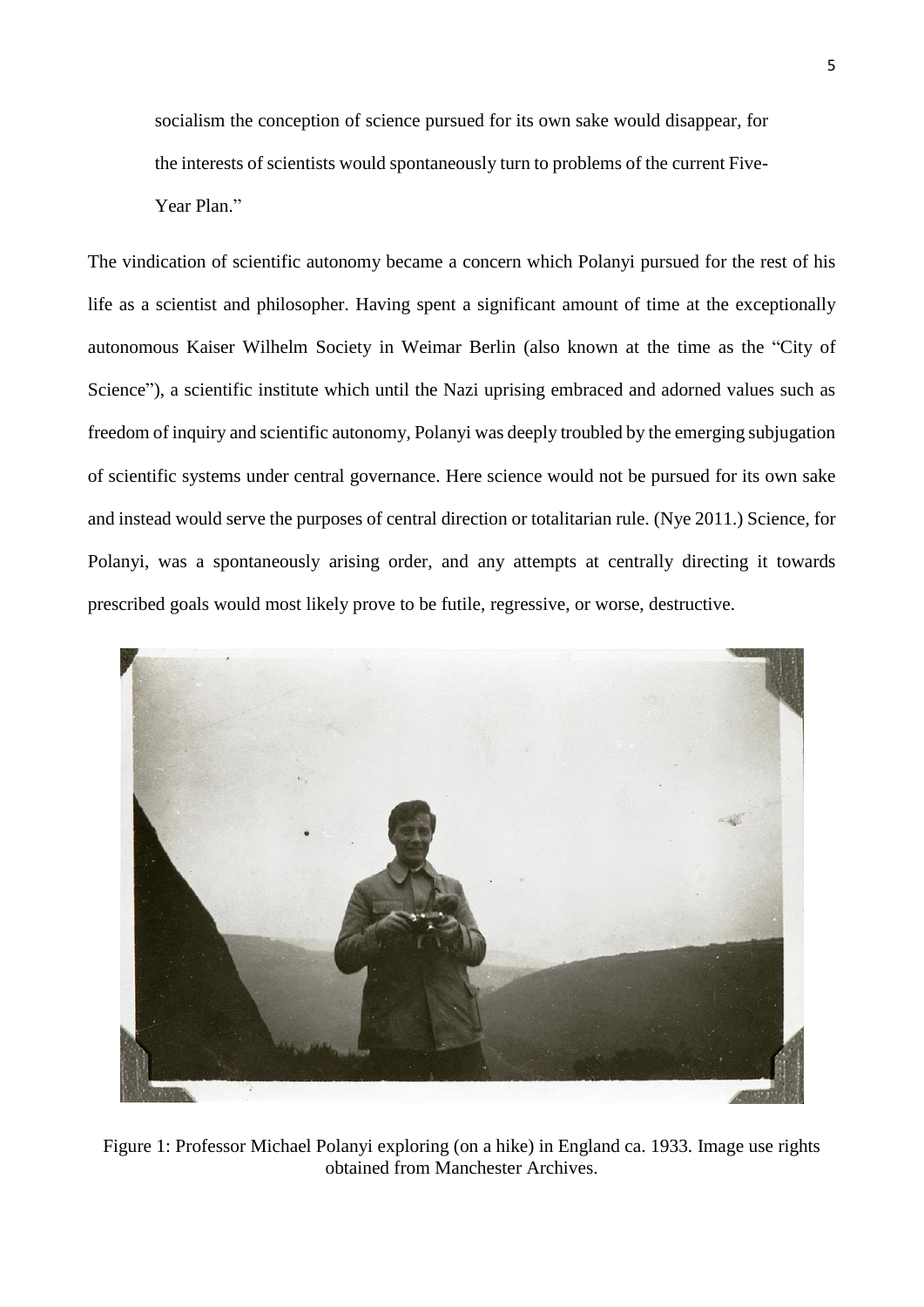To make the definitive case for portraying science as a spontaneously arising order, Polanyi made in his seminal work *The Logic of Liberty* (Polanyi 1951, 35) the illustrative example of a jigsaw puzzle. Suppose, Polanyi (1951, 35) observed, we were to "piece together a very large jigsaw puzzle which it would take one person several days or even weeks to complete." Moreover, suppose this task was extremely urgent and important, with "the discovery of some important secret being dependent on the solution". Undoubtedly, the solution would lie in the deployment of some particularly skilled team to complete this task. But the essential question remains: How should this team be organized? Polanyi (ibid.) argued that the only means by which this task could be finished quickly would be to "get as many helpers as could conveniently work at one and the same set and let them loose on it", each to follow their own initiative. Each member of the team could now observe directly the progress made by all the others, and accordingly set themselves new problems and initiatives in light of the latest structure of the so far completed puzzle. Simply, the "tasks undertaken by each would closely dovetail into those performed by others". The individual performances of each member of the team would form an emergent order, a "closely organized whole", even with each member merely following their independent judgement.

The take-home message of the jigsaw example is, of course, that scientists are continually adjust their respective line of research to the results achieved up to date by fellow scientists, and that the network of these minute interactions form the evolutionary and emergent spontaneous order which we know by the name of scientific consensus (Polanyi 1951, 88). Similarly to how a collection of thousands of individual starlings (a "*murmuration*", to be precise) adjust their behaviour in relation to their respective surroundings, forming a mesmerising unified order, scientists continually adjust themselves to their immediate, and to a lesser extent, distant, surroundings. Particularly fascinating for Polanyi was the question of how thousands of individual scientists sustain the systemic unity of science. Namely, Polanyi speculated that there must be a force of "self-coordination by mutual adjustment" underlying any scientific community (Polanyi 2009, 71).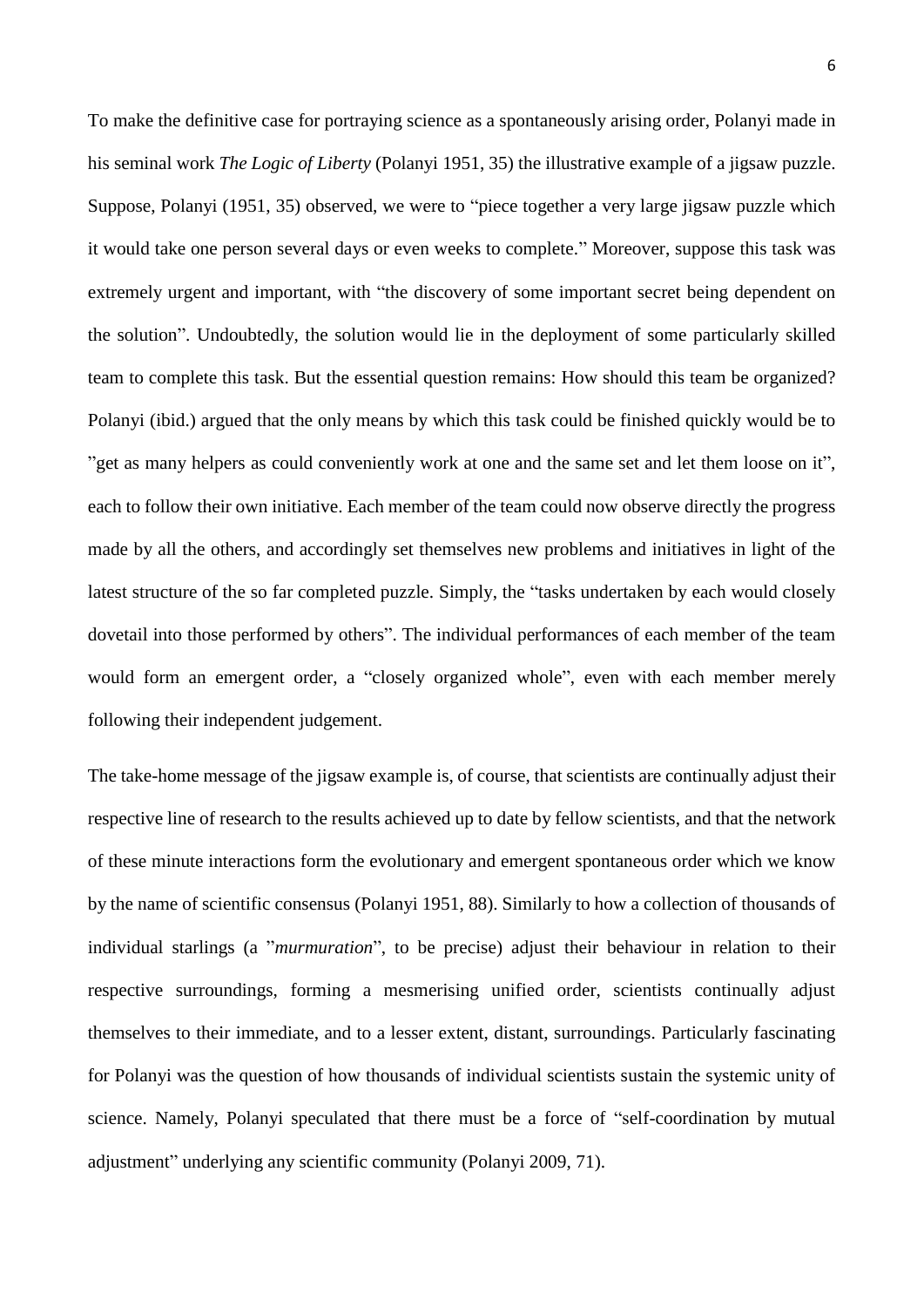Ultimately, Polanyi's work on the self-organization of science resulted in the definition of the *principle of mutual control*, or the notion that scientists self-organise by adapting to their local environment: "Each scientist is both subject to criticism by all others and encouraged by their appreciation" (Polanyi 2009, 72). Whilst only scientists working in closely related fields are competent and legitimate to exercise direct authority over one another, the scientists' personal fields effectively form "chains of overlapping neighbourhoods", which extend over the entire range of science. Although closely related neighbourhoods will be effected more radically by change in neighbouring fields, ultimately the whole web of science is connected by these overlapping authoritative connections of varying strengths, or "mutual control". By these means, Polanyi (2009, 67) writes, "scientists scattered over the globe […] coordinate themselves to produce a systematic expansion of science". This self-organization not only maintains a mediated consensus amongst scientists, but also protects science against any external forces challenging the authority of science.

Such external forces challenging the authority of science, of course, abound. As a wealth of scholars and scholarly studies have described, particularly within the fields of sociology of scientific knowledge, science and technology studies and philosophy of science, scientific discovery does not happen in social isolation. Indeed, we find that scientists and the scientific community are not lone actors in the scientific enterprise, and that its spontaneously emerging dynamics of mutual control and adjustment are shaped significantly by external forces such as governments, ministries, national academies and, to no lesser extent, markets. I wish to emphasise here, paralleling Polanyi, that there is nothing prescriptively pathological in the state-involvement of science or other external influences—quite the contrary, given that it is likely that scientific autonomy would largely cease to exist without external funding and particularly state protection. Even Karl Popper, an adamant defender of open science, writes that the "*free competition of thought*", for Popper a prerequisite for scientific progress, is largely dependent of its safeguarding by political institutions (Popper 1986/1957, 154-155). Yet when scientific opinion is shaken by extraneous central direction of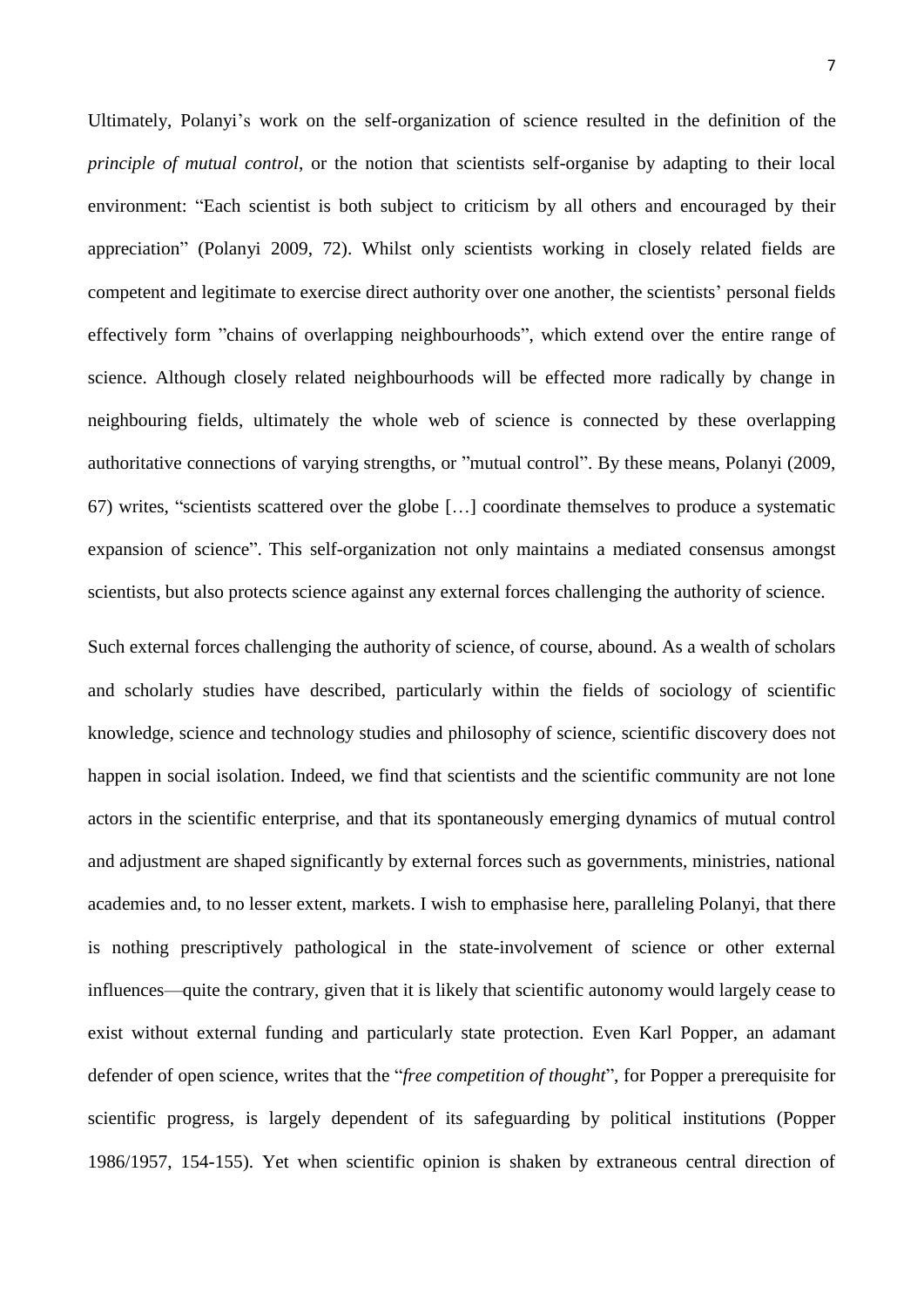science, we are stepping onto thin ice. As Polanyi (1951, 77) writes, "extraneous direction of science is mischievous precisely to the extent to which it is effective".

To elaborate on this, and to highlight the crux of Polanyi's work on scientific freedom, let us return to the example of the jigsaw puzzle. Imagine now someone, believing in the "paramount effectiveness of central direction", were to intervene with the puzzle-piecing, trying to improve the task-at-hand by applying methods of central administration (Polanyi 1951, 35–36). This would be most unhelpful, and indeed it would be deeply disturbing towards the puzzle-piecing team. As Polanyi notes, it is impossible to plan in advance the necessary steps by which the puzzle should be pieced together. Therefore, all that the central administrator could by any means achieve is form a hierarchical order directed from a single centre. Each member of the puzzle-piecing team would henceforth have to wait for individual directions from this superior body, and remain in standstill until instructions were ordered. "In effect", Polanyi (ibid.) describes, "all participants except the one acting as the head of the organization would cease to make any appreciable contribution to the piecing together of the puzzle. The effect of co-operation would fall to zero".

For Polanyi, a paramount case of failed central direction was the Lysenko affair<sup>1</sup>, which seemed to very profoundly trouble him. Lysenkoism, now regarded an entirely non-scientific political movement, rejected the Mendelian concept of the gene and assumed instead the heritability of acquired characteristics. This was in Polanyi's (1951, 61) mind a "rapid destruction of a branch of science, caused clearly by the fact that the conduct of research had been placed under direction of the State". Scientific inquiry was subjugated under the values of the Communist party, namely dialectical and historical materialism (with which Lysenko's ideas were claimed to resonate) instead of maintaining its status as an open-ended inquiry. Not only did science lose its explorative edge under

**.** 

<sup>&</sup>lt;sup>1</sup> Since Polanyi's writings, the Lysenko affair has admittedly become somewhat of a cliché when obstructing to state involvement in science. See Feyerabend (1993/1975: 160): "They [scientists] oppose all political interference, and they fall over each other trying to remind the listener, or the reader, of the disastrous outcome of the Lysenko affair." Indeed, as I discuss in this paper, opposing all political interference is not necessary. However, opposing the most "exploitatively biased" interference (of which Lysenkosim is an extreme case) might be generally justified.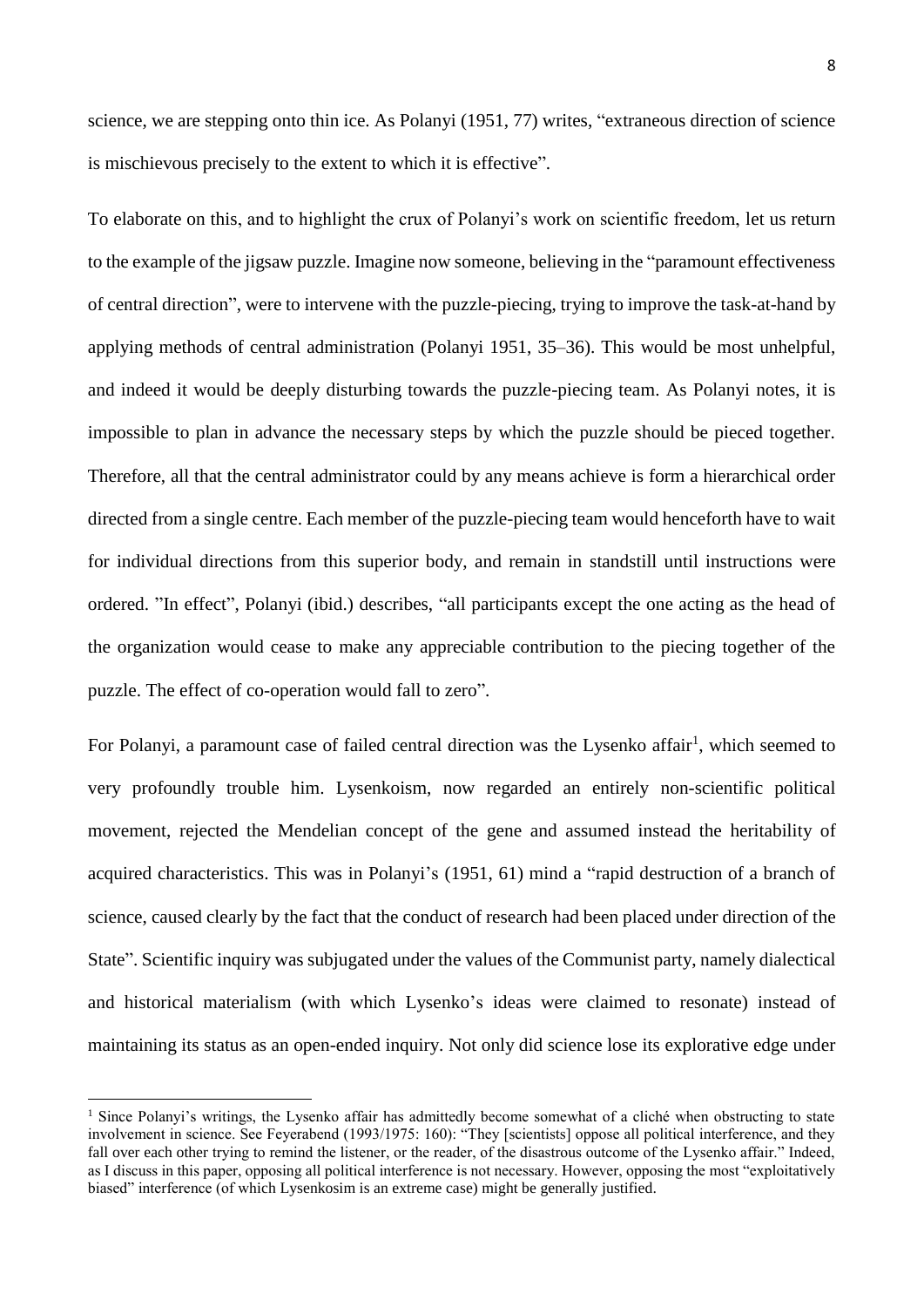State supremacy, but it was also exploiting a false prophet. Under state control, Mendelism was refuted as mere "metaphysics", a "bourgeois science" (Polanyi, 1951, 64). This was not self-organised puzzle-piecing, but instead a centrally directed attempt at approaching a prescribed picture which simply was non-coherent with any empirically justifiable reality. Consequently, Soviet plant-breeding stations were operating on regressive lines which were "abandoned as fallacious in the rest of the world about forty years earlier" (Polanyi, 1951, 66). Polanyi, writing at the dawn of the 1950's, hoped that one day the Soviet Government would recognize the error of their attempts. Unfortunately, this did not occur until thousands of Soviet scientists were imprisoned, fired or executed for their opposition of Lysenkoism.

Is it then, Polanyi (1951, 36) asks, all that can be said that the "avenues of potential discovery" are most effectively explored if we let scientists loose to choose their own problems? Polanyi, quite laconically, answers his own question: "In a way it is." That is, the spontaneous order of scientists in the pursuit of discovery really is akin to a puzzle-piecing team working on a jigsaw puzzle. However, as Polanyi himself notes, one major difference exists between the two endeavours. A jigsaw puzzle, with certainty, has a definite and final solution (or else it is a faulty one). Science, on the other hand, is a *fundamentally incomplete* endeavour. The scientific puzzle is a process of constant dynamic evolution and has no uniform purpose as such (see e.g. Butos and Koppl 2003). There is no way to statically fix this puzzle together correctly, and there is at least not to our knowledge no means by which it can reach an ultimate solution (and, inductively, we could never be certain whether such a state were reached). As philosopher of science Nicholas Rescher (1998, 25) writes: "Thus our scientific exploration of an immensely complex world imposes upon us a cognitive task of potential endlessness–one that literally knows no limits." This is writ in the very essence of scientific progress: We cannot possibly know, at the time of inquiry or discovery, where science is heading. In the terms of complexity scientist Stuart Kauffman (2008), the scientific enterprise is constantly exploring the configuration space of the *adjacent possible*, a truly novel state space which is not comprehensible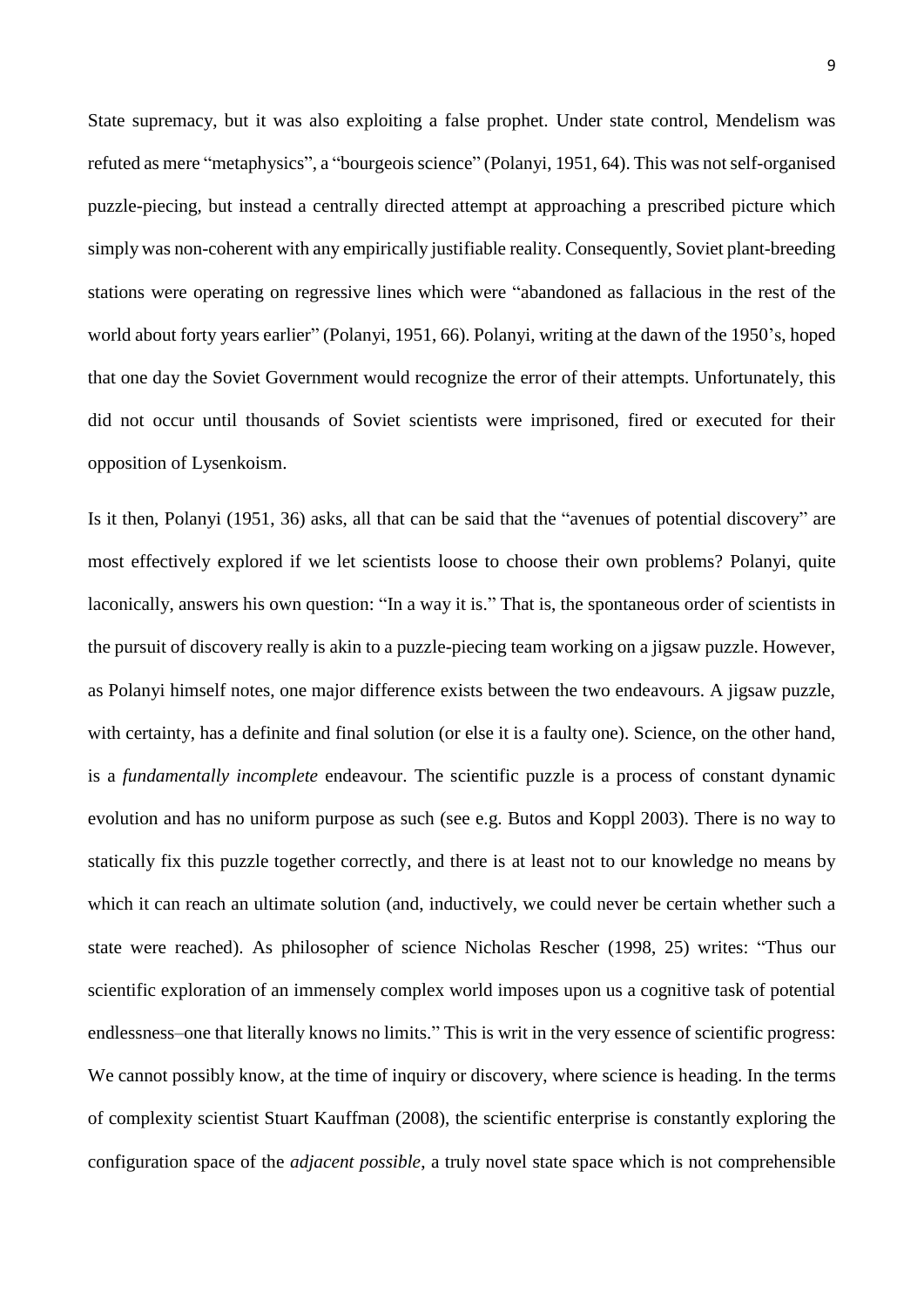or probabilistically definable until it emerges from the self-organising processes of scientific inquiry. Interestingly, this implies that whatever piece of the puzzle a scientist is trying to fit, the scientist always remains, at the time of discovery, fundamentally uncertain about what this piece exactly is and what its implications (or "impact", as discussed below) shall be for the rest of the puzzle.

The incompleteness of scientific inquiry was a paradox which seemed to thoroughly inspire Polanyi. If the jigsaw puzzle of science is fundamentally incomplete, how do scientists know where to seek for new pieces? Here, Polanyi introduced his perhaps most famous epistemological concept: Tacit knowledge (see Polanyi 1969, 1974 and 2009). Polanyi (2009, 21–22) continues: How exactly is it that scientists have the ability to see problems of which "the rest of humanity cannot have even an inkling", or problems which will lead to great discoveries? As Polanyi (ibid.) contemplates, all research must necessarily start from a problem, but how is it possible to identify a problem, let alone a good problem? In response, Polanyi made the now famous case that scientists embody considerable amounts of "tacit", or embodied yet inexplicable, knowledge, which affords intimations of coherence with a "hidden reality" which we cannot, at the time of perception, explicitly specify. In other words, at the time of discovery of a problem, scientists are often unable to specify or explicate the root of this discovery, yet they are able to make the discovery regardless. There is a degree of serendipity, or skilled randomness, here, where, paraphrasing the 18<sup>th</sup> century historian Horace Walpole, scientists are always making discoveries, by *accidents and sagacity*, of things which they were not in quest of. As Polanyi elaborates, "We make a discovery and yet it comes as a surprise to us," but for such discoveries to take place to begin with, we require not so much explicit expectations as serendipitous and tacit exploration (Polanyi 1997, see also Forstater 2003). Scientific discovery, in this sense, consists of the serendipitous "actualization of potentialities" latent in the environments we explore (Polanyi 2009, 89; for recent discussion on serendipity, see Copeland, 2017; Meyers, 2007; Merton and Barber, 2004). If we do not open-mindedly place our explorers "in the midst of potential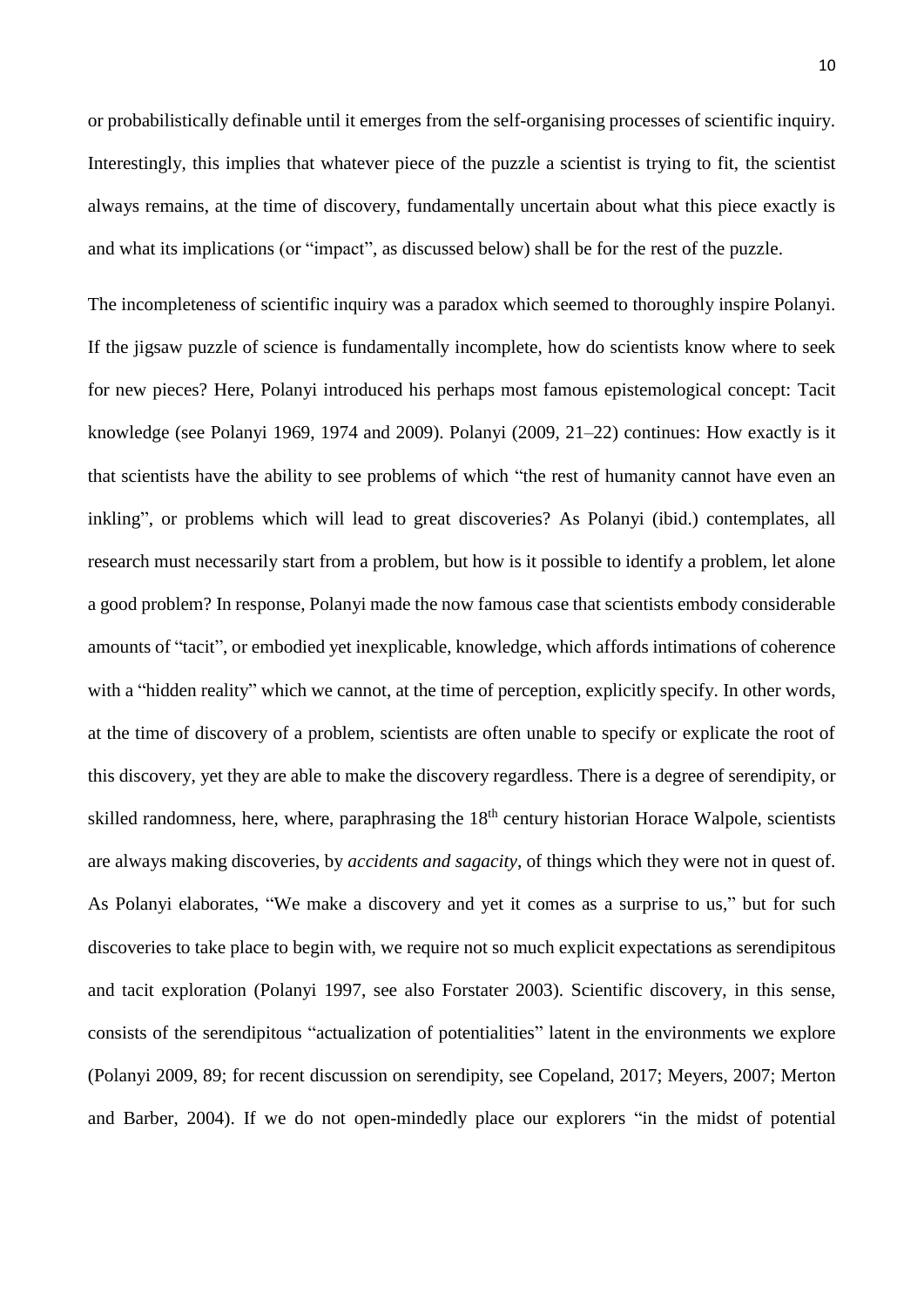discoveries"<sup>2</sup>, we cannot expect to encounter such discoveries (Polanyi 2009, 89). This accidental sagacity, it seems, is one of the more underappreciated aspects of scientific inquiry. Incidentally, and importantly, it is also an explorative one.

Politically, we are dealing here with a question of tangibility. How are we to convince those political and social institutions investing in science that we should let a spontaneously ordered scientific community autonomously advance its explorative functions? Indeed, must not, Polanyi (2009, 92) asks, such inquiry "appear adrift, irresponsible, selfish, apparently chaotic?" Should we not instead just exploit any "impactful" knowledge we are currently aware of, knowledge which we are certain to advance social or economic well-being or other utilitarian values? To provide grounds for better understanding and appreciation of explorative functions in self-organising systems such as science, I move on now towards a brief inquiry into some natural systems which succeed precisely because of their explorative cutting edge, lymphocyte cells and ant colonies. These analogies illustrate how exploration, and the degrees of freedom and randomness that afford it, are fundamental for a system's capacity to adapt to a rapidly changing environment.

# **3 Exploration and Exploitation**

By now it has been established that scientific inquiry and discovery bear significant traits of spontaneously arising order, or, in other terms, that science is a largely self-organising complex and adaptive system. Moreover, it is one constantly in the process of entering a previously unexperienced and novel configuration space. I have hinted above that such systems have two main functions, exploration for and exploitation of information. I have also proposed briefly above that there is a

 $\overline{a}$ 

<sup>2</sup> Polanyi, with his discussion of anticipated "hidden realities" and potentialities for discovery, was approaching a line of thought similar to what emerged later as the concept of the "affordance" in ecological psychology (Gibson, 1979). Affordances, or functionally relevant features of the environment, "invite" certain types of behavior: similarly to how toys "afford" playing for children, some environmental features might afford discovery for a scientist equipped with sufficient skill-sets (or tacit knowledge). Discoveries are, in this respect, unexpected "encounters with the world" (Reed, 1996).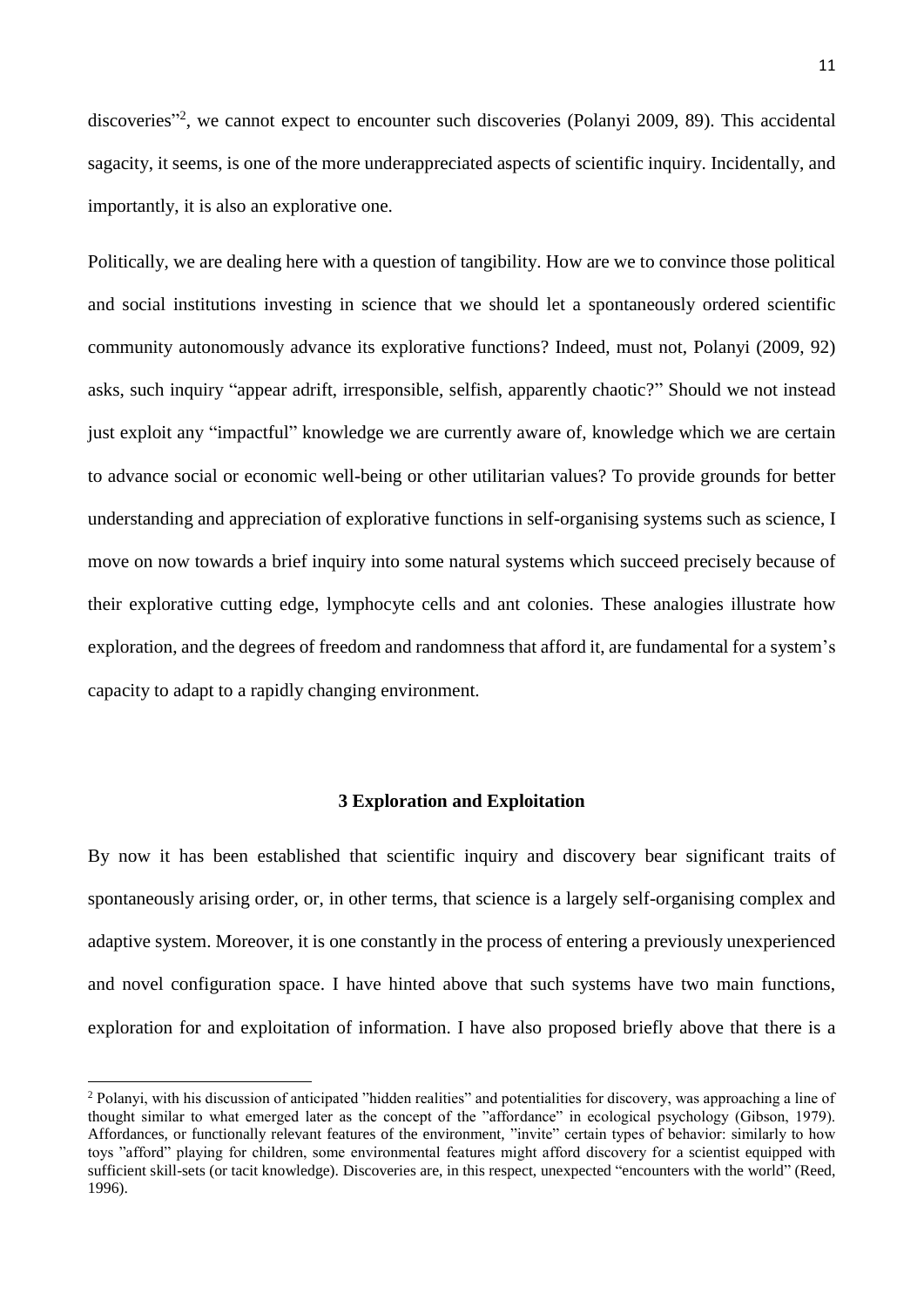tendency in the current climate of science policies to underemphasise the import of explorative functions (and conversely, overemphasise the value of specific exploitative functions). However, much yet needs to be elaborated. Particularly, to vindicate the role of the explorative functions of science, it is worth to begin with appropriate analogies how natural self-organising systems make use of explorative activities and subsequently draw appropriate parallels with scientific inquiry. Drawing on the work of complexity scientist Melanie Mitchell (2009), the two cases briefly illustrated below are lymphocyte cells and ant colonies.

I begin with the former. The human immune system serves the main function of protecting the body from pathogens, or "viruses, bacteria, parasites, and other unwelcome intruders" (Mitchell 2009, 172). The immune system, of course, is a hugely complex one, whose functions are played out by "trillions of different cells and molecules circulating in the body, communicating with one another through various kinds of signals" (ibid.). Since the system as a whole is far too complex to discuss here, let us focus here on a single type of white blood cell, the lymphocyte*.* 

Created in the bone marrow, two major types of lymphocytes are antibody-releasing *B cells*, which fight viruses and bacteria, and regulatory and invader-killing *T cells.* As any other cell in the body, lymphocytes' surfaces are covered with receptors that can bind to certain shapes of molecules that the cell might encounter (Mitchell 2009, 173). This is the means by which cells, in general, receive information: "whether or not a receptor binds to a particular molecule depends on whether their physical shapes match sufficiently" (ibid.). Should a lymphocyte encounter an antigen (a pathogen molecule), the molecule binds to one of the lymphocyte's receptors, resulting in the lymphocyte recognizing the particular antigen.

Of course, there are astronomical numbers of potential pathogens which could invade the body, and thus there are no means for an immune system to predesign a perfect, or even remotely functional, set of lymphocyte receptors. Here we encounter the explorative function of the immune system: The immune system "*employs randomness* to allow each individual lymphocyte to recognize a range of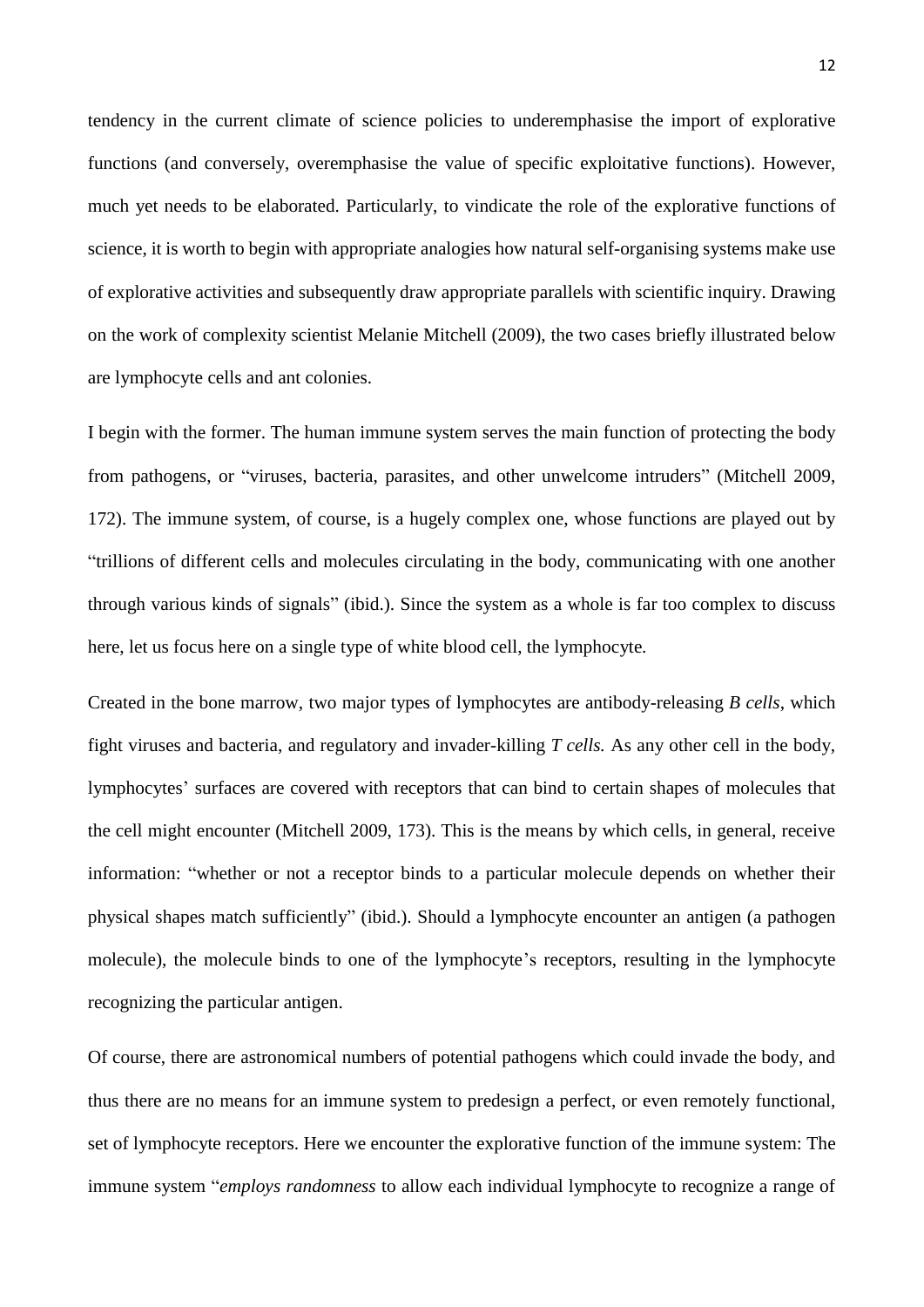shapes that differs from the range recognized by other lymphocytes in the population" (Mitchell 2009, 174; emphasis added). In other words, by employing randomness and large degrees of freedom in the configuration of receptor shapes, this exploratory system allows for the binding of lymphocyte receptors to an otherwise unintelligible amount of antigens.

Here is where the self-organizing beauty of the immune system starts to unravel. Once a threshold of sufficiently strong binds is exceeded with B cells, whilst similarly bound T Cells give B cells "go ahead" signals, B cells are activated and start to release antibody molecules into the bloodstream. These molecules "bind to antigens, neutralize them and mark them for destruction by other immune system cells" (Mitchell 2009, 174). But the story of self-organization only starts here, since activated (i.e. successful) B cells now migrate to the lymph node where they divide rapidly, producing large numbers of similarly shaped daughter cells—this is, by the way, the reason for swollen lymph nodes when you are ill—of which many carry random mutations that further alter the shapes of receptors. These altered receptors are then "tested" on antigens within the lymph node, with the unsuccessful dying after a short period. However, the surviving enhanced copies of B cells are unleashed into the bloodstream, where the aforementioned iterative process is repeated. This cycle of enhancement by "natural selection" is continued from days to weeks until pathogens are eradicated from the body. In terms more familiar to us by now, after random exploration, the system exploits this acquired information to finally rid itself of unwished-for pathogens.

Another, perhaps more intuitive, analogy of exploration and exploitation can be found in the operation of ant colonies. Very briefly<sup>3</sup>, the foraging of many ant species works more or less in the following way. Foraging commences with ants in a colony setting out to explore in different, *random* directions. When a food source is encountered, the ant returns to its nest, leaving behind "a trail made up of a type of signalling chemicals called *pheromones*" (Mitchell 2009, 176–177). When other ants

1

<sup>&</sup>lt;sup>3</sup> For a more detailed description of ant foraging, the reader is directed to the aptly named brilliant book "Journey to the Ants: A Story of Scientific Exploration", by Hölldobler and Wilson (1994). A simple agent-based NetLogo model is also openly available for hands-on exploration of ant foraging (Wilensky, 1997).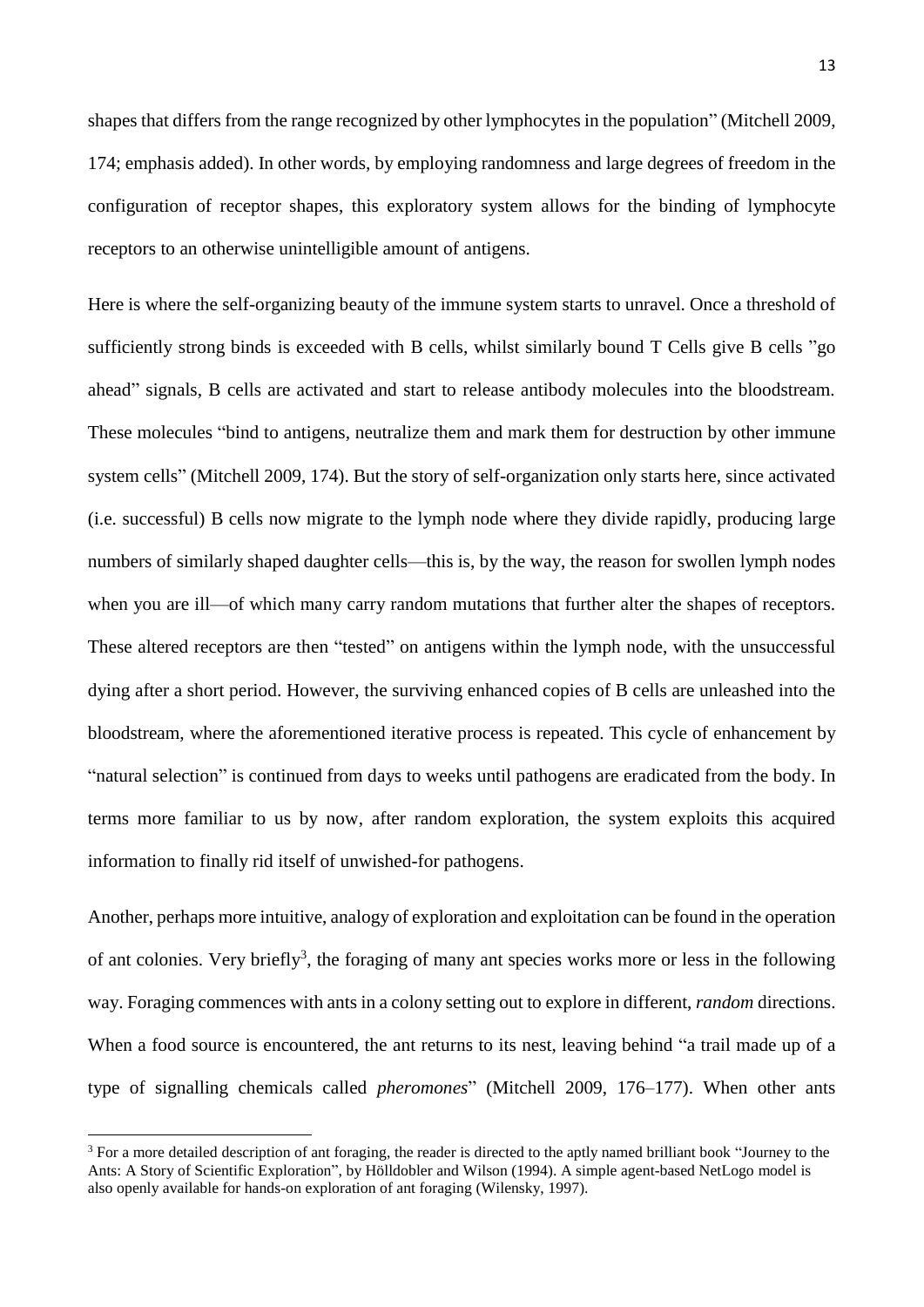encounter this trail, they are likely to follow it to the potential food source; if the food source still exists and is located, the ant reinforces the trail back to the nest with its respective pheromones. If a trail is not reinforced during a certain time period, the pheromone trail evaporates. Note that by this relatively simple function, colonies of ants effectively accumulate and communicate information regarding the locations and quality of food (ibid.). In other words, the ant colony randomly explores the surrounding space for food, whilst simultaneously exploiting information of existing food sources.

What these self-organizing systems have in common is what Mitchell (2009, 183) calls the "continual interplay of unfocused, random explorations and focused actions", or in other words, random exploration and focused exploitation. In fact, it is precisely this intricate self-organizing maintenance of balance between the two functions which makes these self-organizing systems so successful in adapting to rapidly changing environments characterised by high uncertainty. This balance is known as the *parallel terraced scan* (Rehling and Hofstadter, 1997), or the "simultaneous exploration of many possibilities or pathways, in which the resources given to each exploration at a given time depend on the perceived success of that exploration at that time" (Mitchell 2009, 182). However, it is important to emphasise that without active random exploration, ant colonies would quickly run out of food sources to exploit and the immune system would be incapable to identify and destroy pathogens. In other words, explorative and exploitative functions are fundamentally interlinked, and afford each other's' existence. Whilst Mitchell (2009) discusses how similar processes appear in a great number of information processing systems, one particularly striking example relevant for our purposes here is left untouched. This is the self-organizing nature of science, it too, I argue, being a feat of continual interplay between "random explorations" and "focused actions" (Mitchell 2009, 183) driven by scientists' perceived needs.

For scientific communities to encounter unexpected and potentially important or even revolutionary discoveries, they need to let scientists loose into "the midst of potential discoveries," as illustrated by Polanyi's jigsaw example above. With a sufficient amount of well-equipped scientists exploring these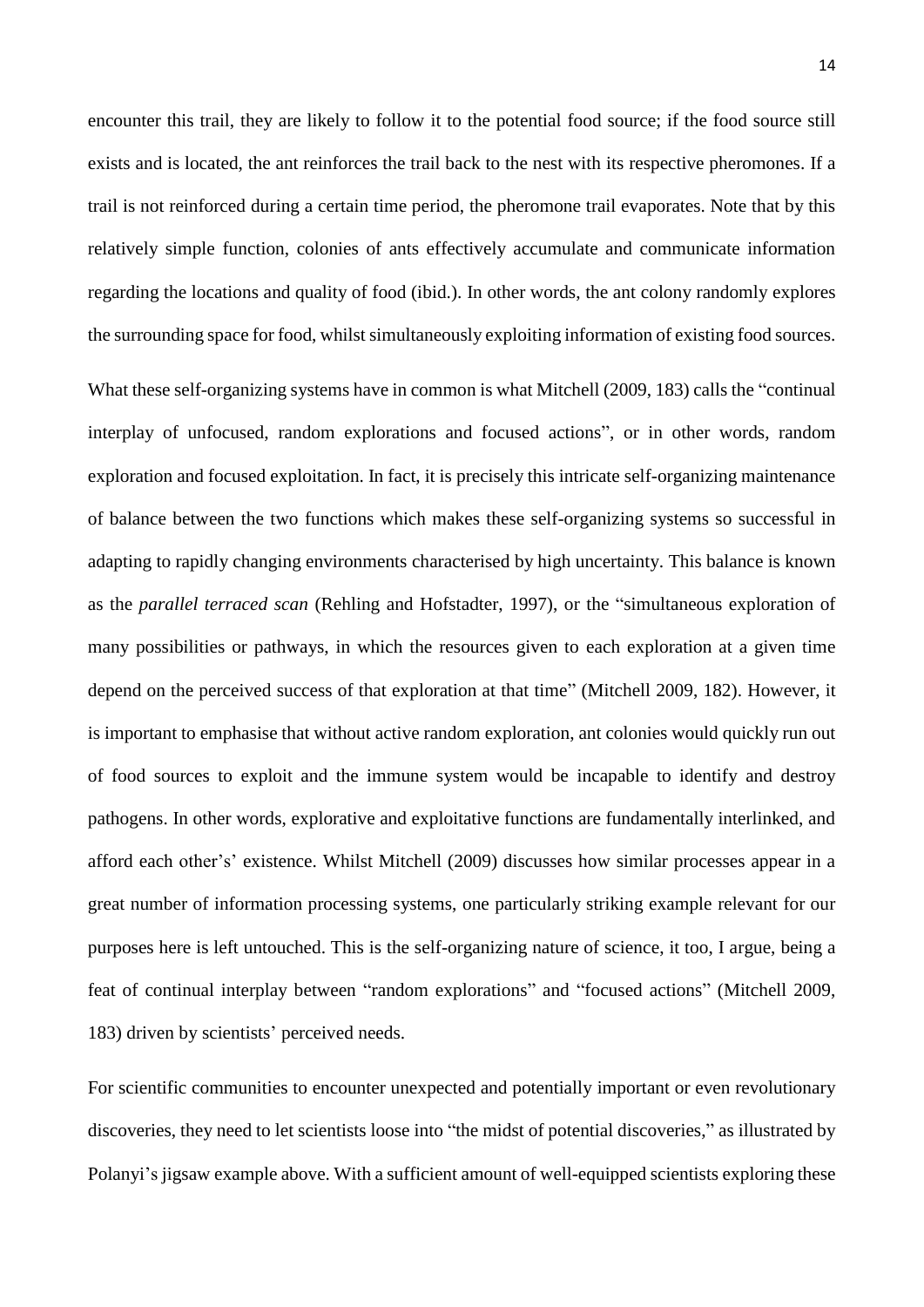tacitly guided pathways, establishing connections with yet unknown hidden realities or potentialities (or affordances for discovery, see footnote 2), some are bound to—similarly to ants foraging for food sources or lymphocytes engaging with pathogens—encounter discoveries from which they can leave a trail of "pheromones"<sup>4</sup> back to the rest of the scientific community. As discussed above, the scientific community has an in-built tendency to adjust itself to such new findings (although not always without controversy and authoritative scepticism, as perhaps most notably discussed by Kuhn, 2012/1962). This is where the exploitative function of science commences, starting with what Polanyi called self-coordination by mutual adjustment. Aware of the new "pheromone trail" of scientific discovery, scientists equipped with this new knowledge may start the iterative process (not unlike the case with lymphocytes) of step-by-step elaborating (exploiting) this finding, and eventually using it as a new basis for exploration. Quoting (Polanyi 2009, 67), "[We] have here the paradigm of all progress in science: discoveries are made by pursuing possibilities suggested by existing knowledge." Yet any existing knowledge is necessarily born from explorative functions. Without exploration, or epistemic foraging (with enough degrees of freedom), there is nothing worthwhile or informative to exploit.

The question of how we should seek to optimise the relation between the two functions of exploration and exploitation in scientific inquiry remains unanswered. That is, how should we seek to balance or optimise between the "simultaneous exploration of many possibilities or pathways" with appropriate exploitation, based on the perceived success of these explorative activities? Unfortunately, no complete answer to this question exists today, and arguably finding one is impossible even on the most deeply philosophical or theoretical level. Although optimising between exploitation and exploration has been studied considerably within probability theory (in the context of so-called "multi-armed bandit problems"), the case remains that whilst optimisation is possible in static and stable conditions, the same does not apply to the dynamic conditions (such as that of scientific

**.** 

<sup>4</sup> Today, this trail could consist of anything from personal connections or social networks to online citation indices.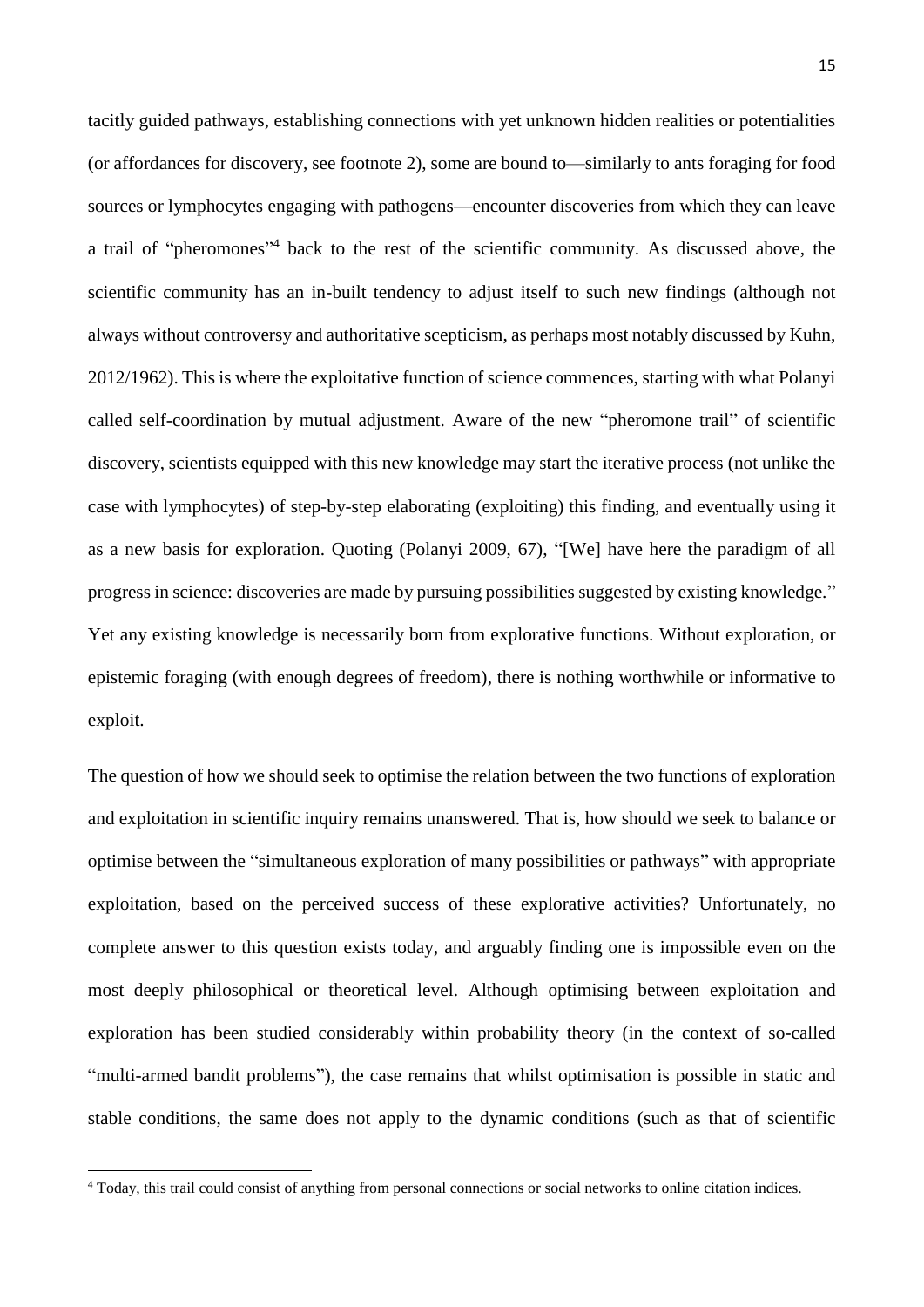inquiry). As Cohen et al. (2007, 934–935) note, whilst "[r]egulating the balance between exploitation and exploration is a fundamental need for adaptation in a complex and changing world," no "universally optimal algorithm has been described that prescribes how to trade-off between exploration and exploitation in non-stationary environments". On similar lines, Kauffman (2008, Ch. 10) discusses the shortcomings of probabilistic reasoning at the face of emergent novelty: When a non-ergodic system, such as science, enters the adjacent possible, or a previously unvisited and emergent state space, the sample space of all the possible outcomes is undetermined and we cannot make fully reliable probability statements pertaining to optimisation strategies. Thus science always lies at the face of uncertainty, and decisions pertaining to exploration–exploitation trade-offs remain fundamentally incomplete.

Since the very essence of science arises from its dynamic and novel nature—we cannot, inductively, have but an inkling of where a scientific problem will take us, how a discovery can be made or how a novel discovery will manifest itself after a run of decades—any prescribed attempt at optimisation is most likely to lead to disappointing results. This was, in essence, Polanyi's case against central direction of scientific inquiry, and interestingly Polanyi also maintained a strong opinion about how we should arrange the "parallel terraced scan" of scientific inquiry, which was by means of the "principle of mutual control" discussed above. Simply, Polanyi (2009, 72) suggests, let the mutually adjusting authoritative relations spontaneously arising within the scientific community decide when to explore and when to exploit, or when to transfer "resources from areas where standards are lower, to points at which they are higher".

Polanyi's traditionalistic suggestion is, however, not unproblematic. In fact, its evident conservatism is what seems to hinder much of theoretical and methodological progress today. Indeed, how do we proceed when, as Feyerabend (1993/1975) lamented, scientific inquiry of the self-organising sort gets "harderned" and "intolerant", approaching a normal-scientific near-equilibrium state which allows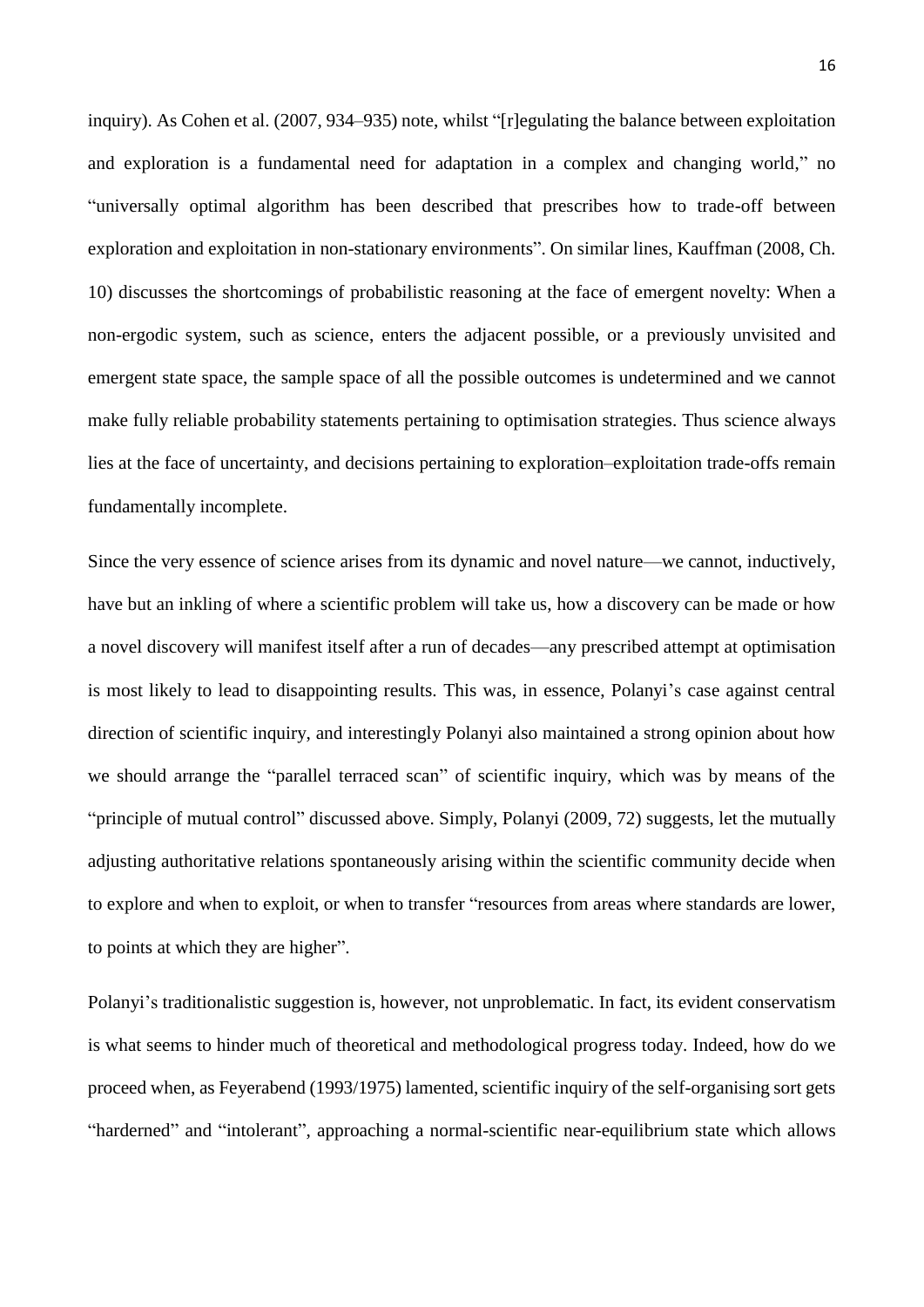for very little explorative advances? In other words, the self-organisation of scientific inquiry seems to often arrive at standstills caused by traditionalistic scientific institutions themselves.

Whilst the traditionalistic notion of scientific autonomy proposed by Polanyi is perhaps a good baseline for advancing exploitative functions of scientific inquiry, we should not be naïve about the notion that these authoritative relations within science, which Kuhn so aptly described in his classic work<sup>5</sup>, can also stifle explorative functions and prevent disturbances. This is particularly the case with the more rigid scientific disciplines, where esoteric epistemologies and orthodox demarcation criteria can largely preclude explorative inquiry and the development and implementation of novel methodologies.

I wish to emphasize that new advances have been proposed for tackling these challenges, or to unjam the proverbial scientific pinball machine. To my mind, the most promising approaches reside in randomised scientific funding mechanisms (which would allow for broader and bolder epistemic exploration, see Avin, 2018), the promotion of cognitive diversity in scientific inquiry (since this affords the exploration of a broader epistemic state space, see Pöyhönen, 2017), a revived appreciation of the role of luck in scientific inquiry and success (Pluchino et al., 2018; Copeland, 2017) and, more broadly, Open Science and early publishing (since these together allow early, broad and accessible distribution of scientific leads, diversifying the epistemic landscape and affording new intentional and serendipitous encounters for people both inside and outside of academic institutions, see Copeland, 2017). These together are somewhat akin to injecting Feyerabend's (in)famous "dose of anarchy" into the scientific system, although as hinted above I would rather perceive it metaphorically as nudging a jammed pinball machine.

1

<sup>5</sup> Kuhn himself was, however, very fond of scientific exploration. Funnily enough, in the preface of *Structure* (Kuhn 2012, xl-xli) Kuhn notes that if it weren't for "random exploration" and "exploring fields without apparent relation to history of science" he would have not come by his revolutionary ideas.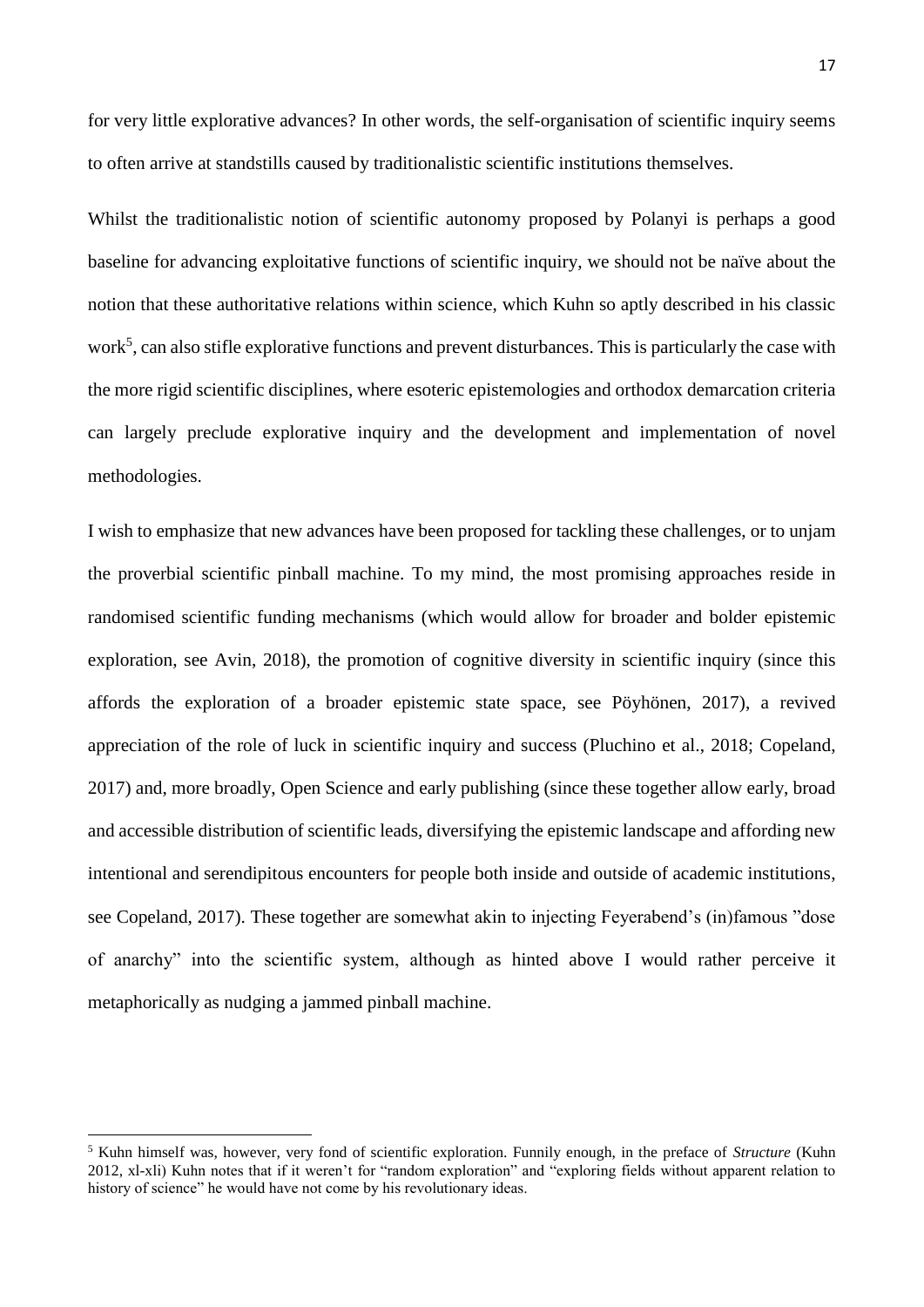Perhaps then, instead of striving for quantifiable "impact" by advancing exploitative functions (which the scientific community has been quite capable of achieving by itself, even though not unproblematically, as discussed below), external intervention should particularly seek to *safeguard and increase explorative advances*. In other words, state intervention should be *exploratively*, and not *exploitatively*, biased. As is discussed below, to some concern this is quite the opposite of what is happening within the current climate in science policies.

### **4 Exploitative Biases**

*"History is merely a list of surprises," I said. "It can only prepare us to be surprised yet again."*

*Kurt Vonnegut Jr., Slapstick* 

The world around us is changing swiftly, perhaps more so than ever experienced before by our species. Today's technology is the museum piece of a very near future, our biosphere is changing more rapidly than ever before in human existence and social and economic order is, it seems, in midst of turbulences not incomparable to those experienced by Polanyi's generation. If history, as Kurt Vonnegut Jr. writes, is for us but a "list of surprises," it seems like the history of tomorrow will be more surprising than ever before. In the face of such contingencies, how can we know which problems our scientific community should seek to address today to answer the quandaries of tomorrow? Specifically, it seems to me, this question arises in the context of targeted research policies and the associated notion of the "impact" of scientific research.

There seems to exist an excessive optimism in much of today's science policy that such problems can be readily identified. Certainly, it seems, we know what to expect: We are all familiar with the list of known unknowns including the likes of climate change, social inequality, mass extinction and digitalisation (see e.g. Barnosky and Hadly 2015 for a great overview). Undoubtedly, these identified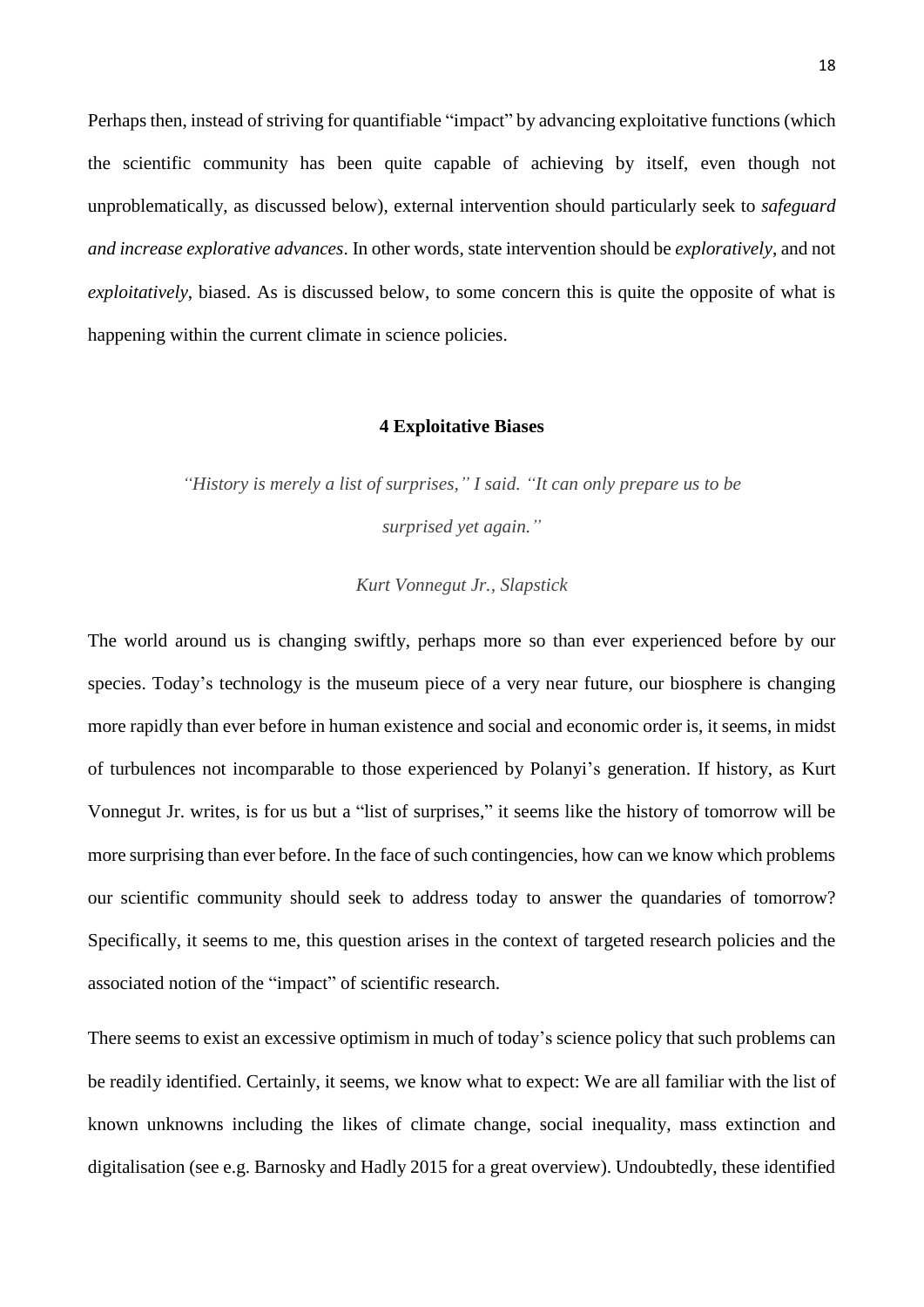challenges should serve a basis for scientific exploitation. Like ants encountering a new food source, our best equipped researchers have found and identified these problems and there is nothing at all wrong with setting strategic goals or funding and appropriate science policies to address these concerns. Nor is there any prescriptive evil in expecting that the scientific community of today has, to an extent, the moral responsibility to conduct "impactful" science when dealing with these concerns. After all, the history of science is ridden with cases where the scientific community, armed with its brightest intellectuals, has sought to apply its expertise to tackle some predefined problem. The Manhattan Project, conceivably, is the most striking example of such a case. Strategic science, we notice, is often relied upon in times of crises, and most remarkably so for state-led purposes.<sup>6</sup>

Crises, it seems, invite exploitative scientific activities. This, perhaps, builds on a natural reaction of humans to grab for something tangible when in distress. However, I maintain that taken *too far* this exploitative bias is a fallacious and regressive mind-set. Now, more than ever, we should seek to explore. We might have identified some unknowns facing us, but we might not yet know the possibly more important unknown unknowns, the most surprising and unexpected proverbial "pathogens" or discoveries pertaining to new sustainable or regenerative forms of life lurking ahead of us. Only by letting our scientists loose, with significant degrees of freedom and patience, to set out on unexpected paths to establish contact with these hidden realities, where discovery might be expected but also where it is uncertain, can we prepare to adapt or respond to the unforeseeable events of tomorrow. We must restore our faith in explorative science—not science subjugated under buzzwords such as scientific or social impact or "missions," but science as a carefully and slowly emerging selforganising spontaneous order with significant degrees of explorative freedom.

 $\overline{a}$ 

<sup>6</sup> Although Polanyi (1951: 44) acknowledges more benign cases of applied research, such as the development of telecommunications. However, even in the case of telecommunications (particularly post Second World War) this "applied" research was often extremely explorative by nature. For instance, Bell Laboratories – arguably the lead innovators of 20th century telecommunications research – fostered exceptional creative freedom (see Soni and Goodman, 2017). The same could be argued of the Manhattan Project, which drew its applications from large bodies of basic research.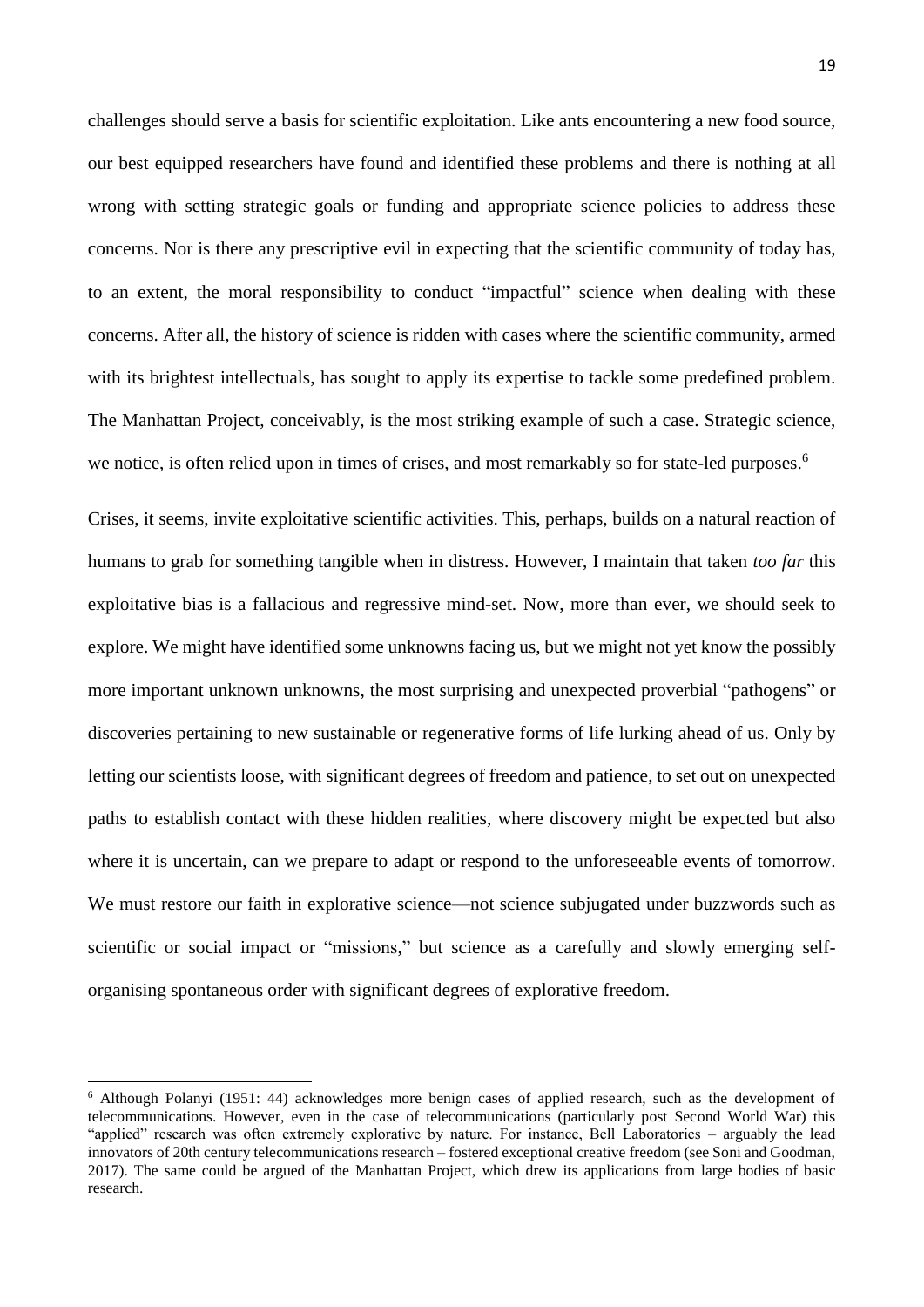A ghost of Laplace's demon seems to haunt science policy, with an overconfidence towards the idea that we can, by identifying exactly the crucial scientific problems of today, predict or tackle the relevant problems of tomorrow. The whole notion of funding "impact-driven" or "strategic" science, for instance, draws from this notion that we could, somehow, know what is or shall be of importance or utility in the future. National examples of such strategic science policies abound, and more recently such an ideal was advocated internationally by the High Level Group (European Commission 2017, 6) in the context of adopting a "mission-oriented, impact-focused approach to address global challenges" by setting research and innovation "missions" (for EU's upcoming 9th Research and Innovation Framework Programme).

Yet there are two sound logical reasons, sketched originally by Popper (1986/1957), why we should remain cautious towards such ideas: (1) To predict the relevant problems of tomorrow we would require full knowledge of the relevant problems of today (which is, in practice, impossible due to the cognitive inexhaustibility of scientific inquiry coupled with the complexity of natural systems, see Rescher 1998). More fundamentally (2), since the course of human history is strongly influenced by the growth of scientific knowledge and we cannot predict the growth of scientific knowledge itself (since, logically, successful prediction would imply making these scientific discoveries at the time of prediction), we cannot predict what is scientifically relevant tomorrow. As science enters its adjacent possible (Kauffman, 2008), we cannot wholly know what to expect.

Return to the proposed FP9 R&I missions, which "should foremost be easy to communicate and capture public imagination" (European Commission 2017, 6). One wonders how informative such missions can be if they are so easily imaginable<sup>7</sup>. Could, for instance, Claude Shannon's esoteric hybrids of Boolean logic and electrical circuits have been perceived to have potential for capturing,

**.** 

 $<sup>7</sup>$  Also worth asking is this: If the problems are so easily communicable and imaginable, i.e. the scientific discovery has</sup> already been made and is communicable, is not the implementation of these problems a policy problem rather than a scientific one? Is not the success of such missions primarily a political, and not a scientific, endeavour? The risk here is that a failure of such a mission will be blamed on science, even if scientists have very little political power to put the discoveries to practice.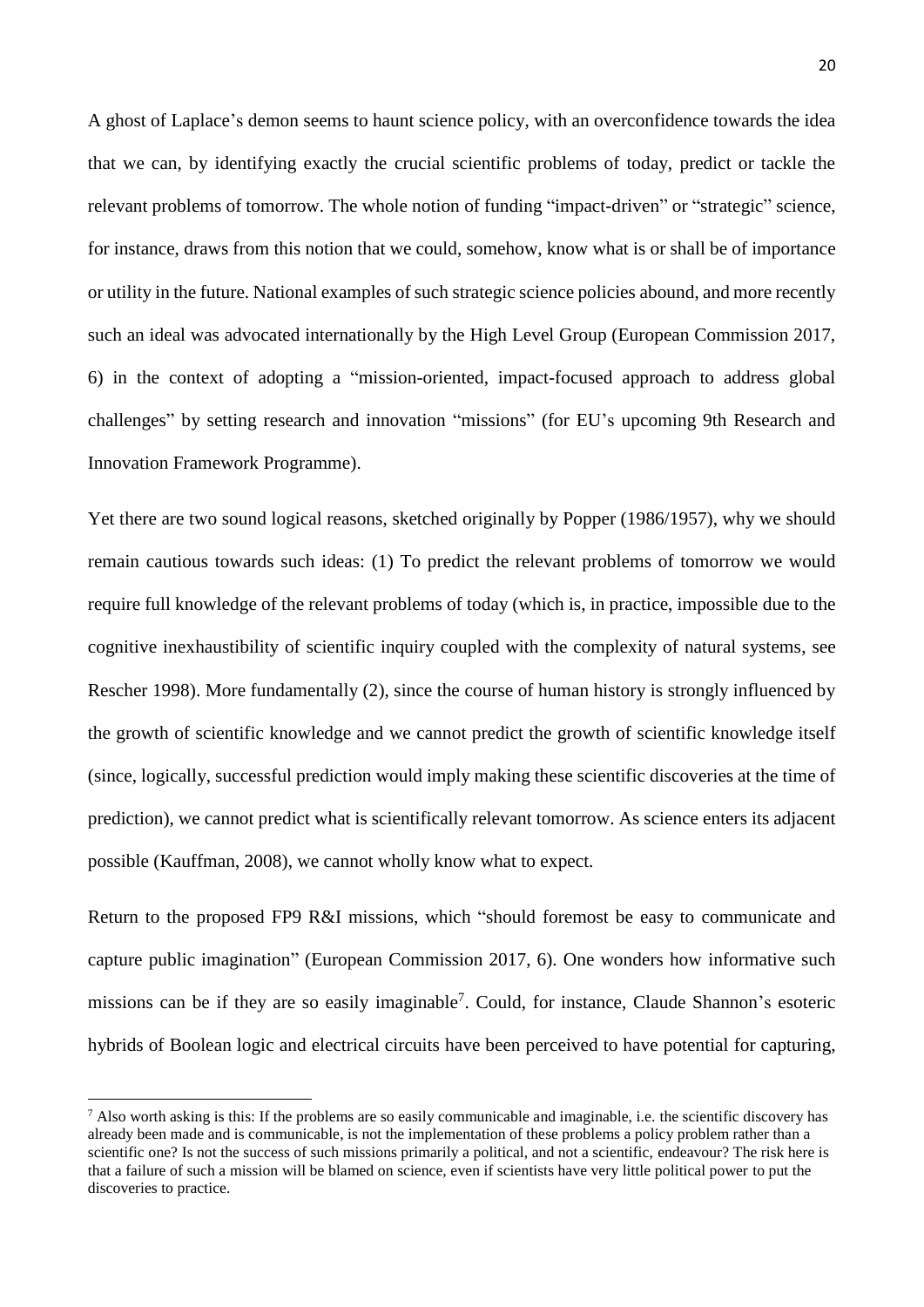in the late 1930's, the "public imagination," or to have any social impact at all? I think not, yet precisely this unimaginable hybrid underlies all digitalisation (Soni and Goodman 2017.)—ironically a theme underlying many targeted or strategic research policies today. Only post-discovery have such ideas seemed "impactful," and that is indeed what makes them scientifically revolutionary: They are unpredictable and unimaginable. In an explorative fashion, Shannon reminisces his time at Bell Labs, where he made his greatest contributions to information theory: "I had freedom to do anything I wanted from almost the day I started. They never told me what to work on." (ibid.)

Simply, if we, due to overconfident exploitative endeavours, lose the randomness, serendipity and the explorative edge of science, we risk missing the unrevealed and unimaginable solutions to unpredictable future concerns. Mitchell (2009, 181) writes that "[i]ntrinsic random and probabilistic elements are needed in order for a comparatively small population of simple components to explore an enormously larger space of possibilities". In the context of science policy, I could not agree more. As exemplified above with Polanyi's jigsaw example, we are in many respects dependent on scientific exploration, or explorative advances to increase our adaptive capacity towards the dynamic, everchanging world we inhabit. This includes research that might seem like silly, playful<sup>8</sup> tinkering or entirely non-impactful—as Feyerabend (1993) famously described, even Galileo's retrospectively glorified scientific advances were at his time deemed a "silly cosmology". But this also includes a diverse body of research which, particularly in the social sciences, challenges our contemporary ways of organising society and envisages alternative futures and forms of life. What I argue below is that current scientific systems are far from promoting research activities of this kind.

Firstly, some recent trends risk to narrow too greatly the latitudes of explorative activities. Here we could imagine a central controller deliberately and a priori restricting the latitudes of exploration for Polanyi's puzzle-piecing team to those epistemic landscapes where previous discoveries have been

**.** 

<sup>8</sup> For a fascinating account of how playfulness, curiosity and explorative creativity can lead to scientific breakthroughs, I again encourage the reader to see the Claude Shannon biography by Soni and Goodman (2017).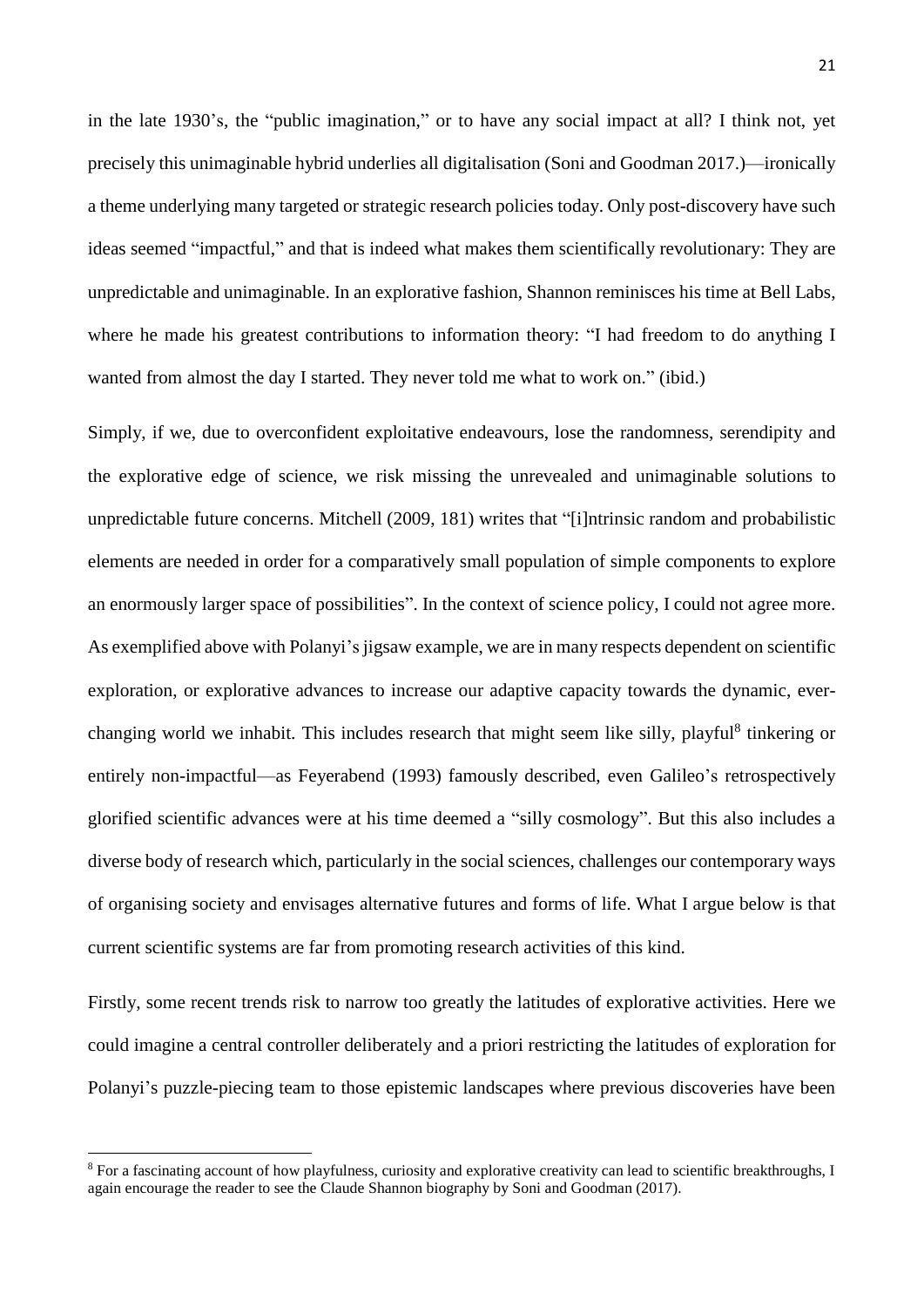identified. Take, for instance, the aforementioned trends in favouring the funding of strategic or commissioned research with the aim of increasing policy-relevant scientific inquiry and providing evidence-base for policy-making. A recent opinion piece in *Nature* captures this notion, suggesting that "research funders should support policy-relevant work only when scientists have given serious thought to policy impact," that policymakers should help researchers "to set research questions and perhaps even the research plans," and finally that these "mandates will force universities to take policy impact seriously" (Tyler, 2017). Whilst in some cases this might admittedly be a preferable procedure, accepting such practices as a baseline for research funding would significantly run the risk of reducing the chances of encountering the *unexpected* sets of solutions to whatever the policy-relevant problem is perceived to be. Reducing the diversity of (explorative) scientific inquiry reduces the variety of solutions subject to potential selection and application (exploitation) in the future. Since we cannot be certain of what counts as valuable exploitative material tomorrow, we should actively maintain and safeguard high variability in explorative inquiry. As Popper (1986/1957, 159) writes:

"The mainspring of evolution and progress is the variety of the material which may become subject to selection. So far as human evolution is concerned it is the 'freedom to be odd and unlike one's neighbour'–'to disagree with the majority, and go one's own way'. Holistic control, which must lead to the equalization not of human rights but of human minds, would mean the end of progress."

Second, related to the use of impact metrics (such as citation and publication indices), another form of exploitative bias is the increase of incentives to *report* exploitative material. This is a peculiar sort of exploitative bias, since it not only restricts explorative activities but also endangers the careful and thorough exploitation of scientifically relevant information. Again, drawing an analogy to Polanyi's puzzle-piecing, we could imagine this team being incentivised towards reporting discoveries where none such exist. The implications for the self-organisation of science are obvious. Smaldino and McElreath (2016) have recently made an insightful case in exposing how practices such as impact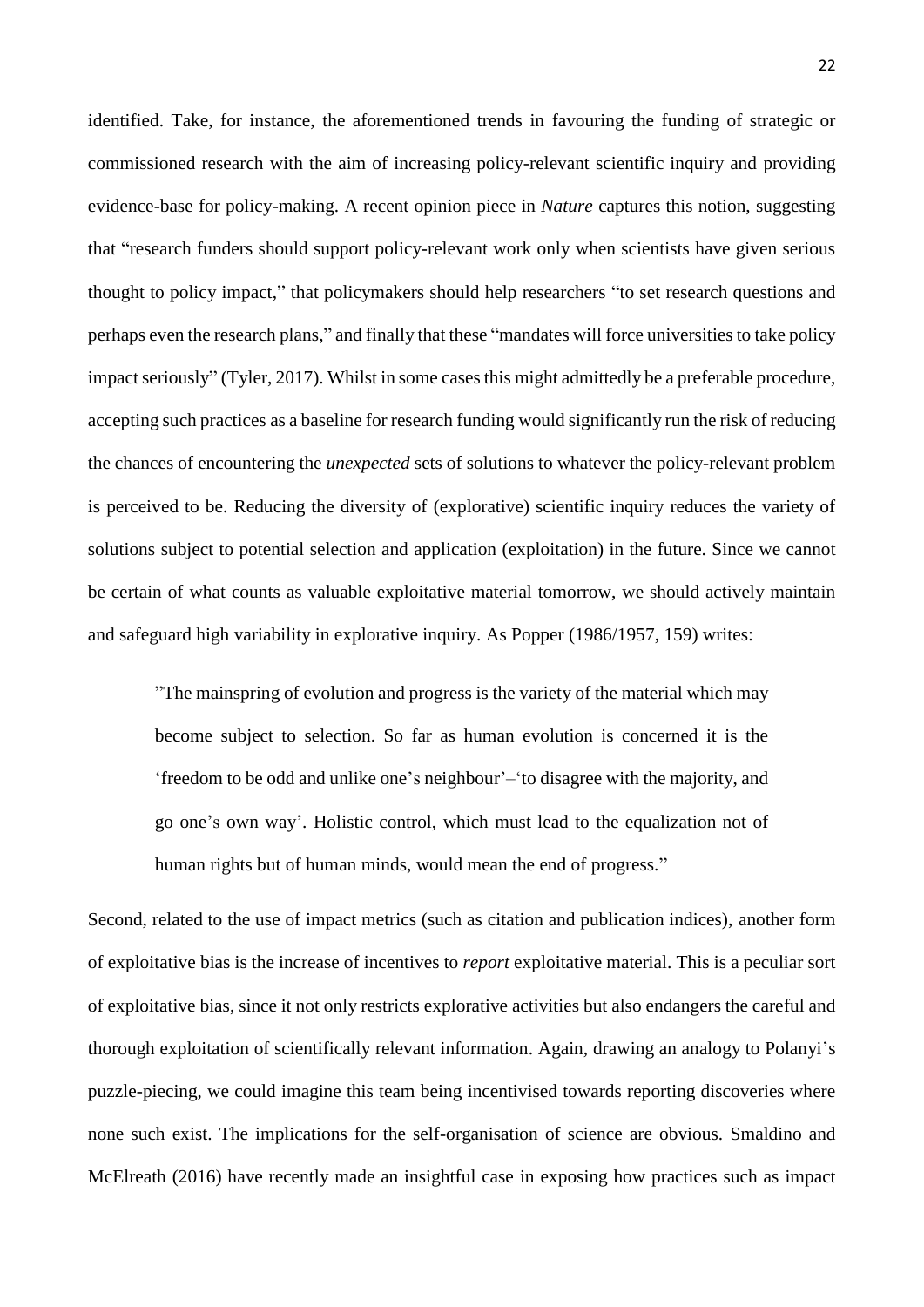assessments might lead to what they call the "natural selection of bad science". The core argument follows: "when researchers are rewarded primarily for publishing, then habits which promote publication are naturally selected". Incentives for publication quantity, as advocated by a large body of science policy today, "drive the evolution of poor methodological practices" and "high false discovery rates," which are key components of the ongoing replication crises and ultimately undermine scientific progress (ibid.). Thinking back to the ant colony, this is little surprise: If ants were biased to report exploitative food sources where none exist (with the risk of losing their job for not doing so), false discovery rates would soar, leading to lesser exploration for real discoveries. This is also exacerbated by incentives to report "innovative", "groundbreaking" and "novel" findings signals which another study showed a 25-fold increase in from 1974 to 2014 (Vinkers et al. 2015, cited in Smaldino and McElreath 2016). Simply, impact-biases such as publication pressure not only hinder epistemic exploration, but also make exploitation (e.g. reporting of findings) unreliable, as is evident with the ongoing "replication crisis" in several fields of research today (ibid.).

Whilst some of these problems can and perhaps should be attributed to individual misdemeanours, the underlying institutional frameworks, which by imposition of external incentives "distort and corrupt the social processes" they intend to monitor, must also be revised (Campbell 1976, 49 in Smaldino and McElreath 2016). These exploitatively biases hinder the self-organisation of science in at least four domains: (1) Scientists waste time on exploiting false discoveries instead of carefully exploring for or exploiting real ones; (2) Society loses resources in funding such activities (with, ironically, no real demonstrable impact); (3) Scientists, innovators or public figures with interest in science are lost in the maze of exponentially increasing information content, where noise overwhelms signal (see Sarewitz, 2016). But most importantly, (4) we are not incentivising the highly fallible (and consequently often seemingly "impactless") bold exploration for the identification of the unexpected discoveries, which might be of acute relevance for the resilience and adaptive capacities of our socio– ecological systems.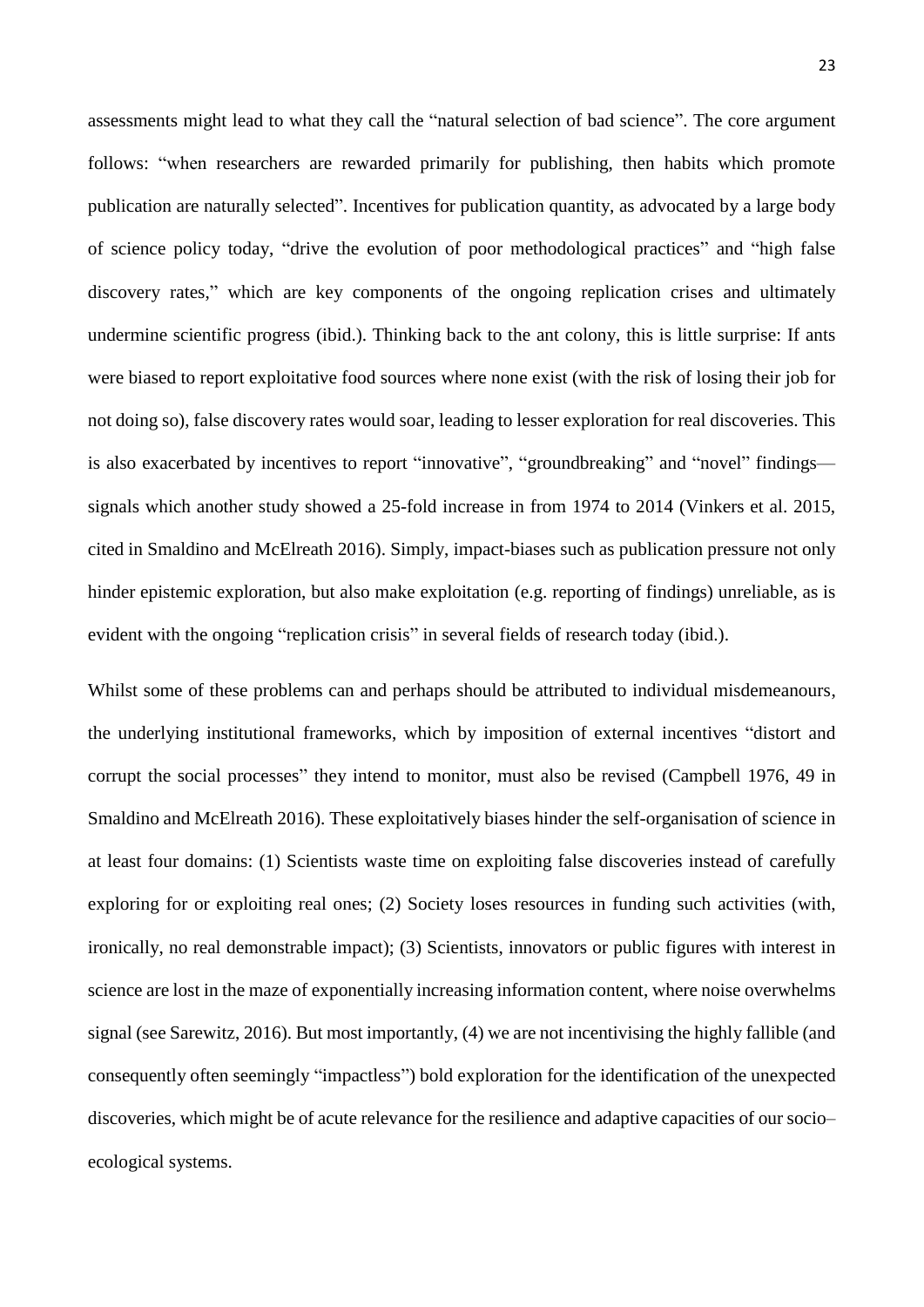I believe Gigerenzer and Marewski (2015, 436–437) sum the case in point here: The "mindless calculation" of citation and publication counts, inter alia, fuel "a steady stream of work of average quality and keeps researchers busy producing more of the same. But it makes it harder for scientists to be innovative, risk taking, and imaginative."<sup>9</sup> If scientific freedom is to be taken seriously today, it must begin with a fundamental right to explore for and exploit scientific information with an appropriately slow pace, with caution and with care. Pressures for increasing quantifiable impact might in this respect to more harm than good. The scientific system is self-organising, but its selforganisation might be significantly hindered by institutional frameworks and social practices which claim to favour efficiency. A risky, slow and fallible science isn't perfect, and it might seem like a valid notion to hasten and optimise the scientific process. But "perfectionism," writes Polanyi (2009, 85), "is a program of destruction".

## **5 Towards a Society of Explorers**

"One wonders how the great physicists [Nobel Laureates Planck, Einstein, Perrin, Millikan, Michelson, Rutherford, Aston, Chadwick, Barkla, Heisenberg, Compton, Franck, G. Hertz, Rubens, Laue, Joliot, Fermi, Urey, Anderson, W.H. and W.L. Bragg, Schrödinger, Dirac, etc.] would have fared if, before embarking on their investigation, they had had to get a certificate of its social usefulness from a scientific directorate." (Polanyi 1951, 82–83.)

I have proposed in this article that there is intriguing potential in describing and analysing the selforganisation of scientific systems in terms of exploration–exploitation trade-offs. As Polanyi noted in the 1940's, only by affording the scientific system with significant degrees of freedom can it

**.** 

<sup>&</sup>lt;sup>9</sup> This is not to even mention how these impact measures are suspect to the non-meritocratic "Matthew effect". where the "rich get richer" (Merton, 1968), and are generally a poor indicator of scientific quality (Bol et al., 2018; Brembs, 2018).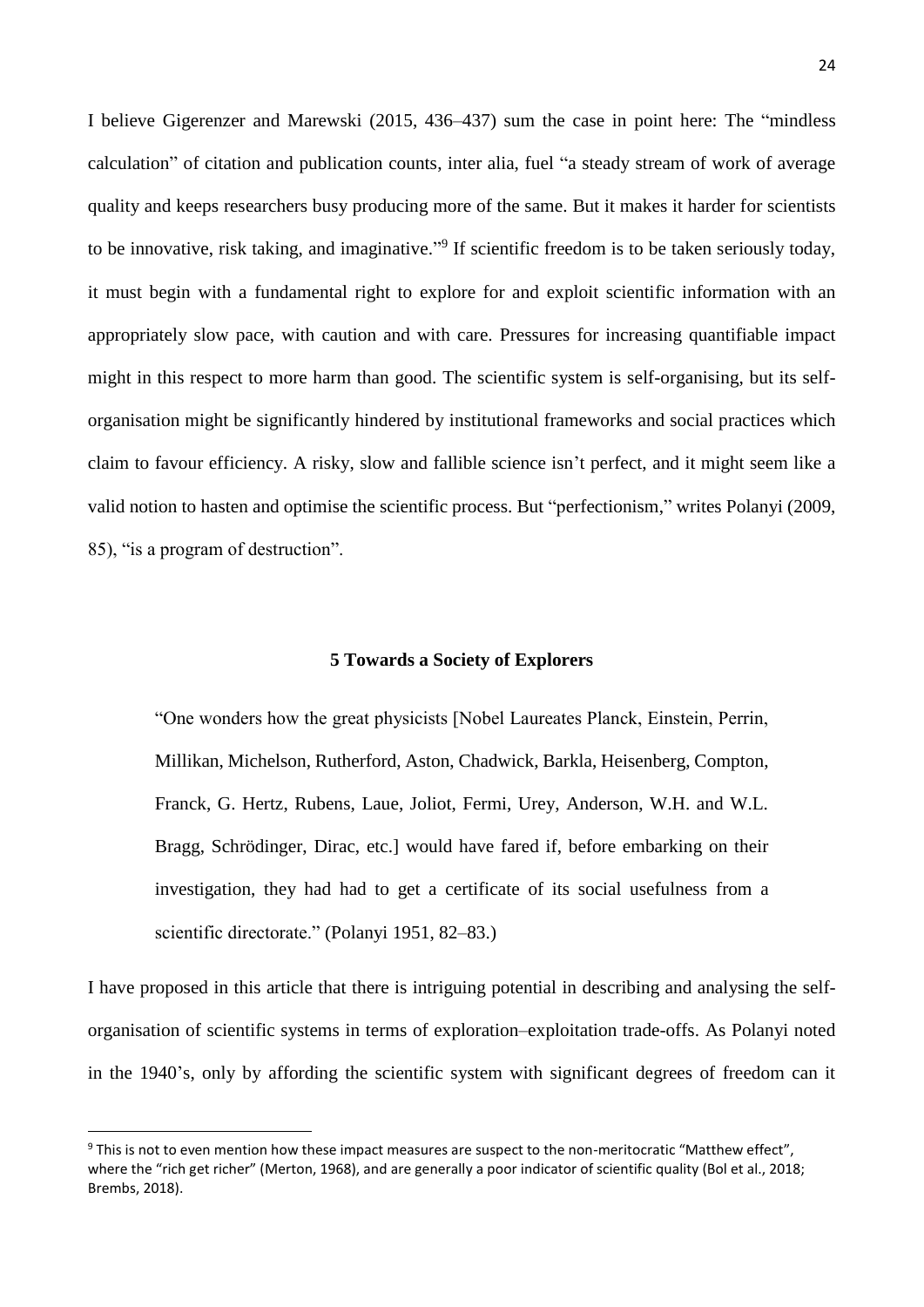explore its epistemic landscape with enough diversity to ensure efficient exploitation, and thus, emergent self-organisation. However, it is evident that the self-organisation of science is suspect to several biases and disturbances, which originate on the one hand from external institutional influences, and on the other, from scientific communities themselves. Most notable of these are what I have called in this text "exploitative biases," which include policies such as scientific impact assessments and targeted research strategies, as well as social norms which favour efficiency and quantity of output over slow and careful exploration for and exploitation of epistemically significant encounters with the world.

The broad history of science suggests that the impact or social utility of scientific inquiry is notoriously difficult to formalise a priori. As discussed above, the reasons for this are at least partly logical (as discussed by Popper 1986/1957). As such, science funders and other decision-makers should entertain patience with respect to impact assessments and strategic research policies. Exploiting new epistemic avenues is only possible after they have been identified, and identification is a slow process which requires significant degrees of freedom, and often even random or serendipitous encounters.

It has been illustrated above that maintaining a balance between explorative and exploitative functions, or the "parallel terraced scan" (Rehling and Hofstadter, 1997), increases the adaptive capabilities and resilience of the self-organising scientific system.<sup>10</sup> In a dynamic and changing environment, however, it is noteworthy that these exploration–exploitation trade-offs cannot be fully optimised. However, in general, maintaining significant degrees of freedom and diversity in scientific inquiry increases our chance to adapt to a rapidly changing environment. A colony of ants cannot,

1

 $10$  A colleague of mine raised the question of whether it is reasonable to ask if the proverbial "immune system" of science, with its "lymphocyte" scientists, is in fact spreading lymphoma, i.e. whether science is creating more problems than it can solve. This is a valid case for discussion, albeit one which would require an essay of its own. My brief answer follows: in any case, we cannot halt scientific progress at this phase, where fossil-fueled technology and forms of life are at their most destructive. Moreover, the extent to which scientific exploration can be blamed for industrial applications is also ambiguous. The question remains: how to ensure that scientific "exploration" is moral, ethical and sustainable?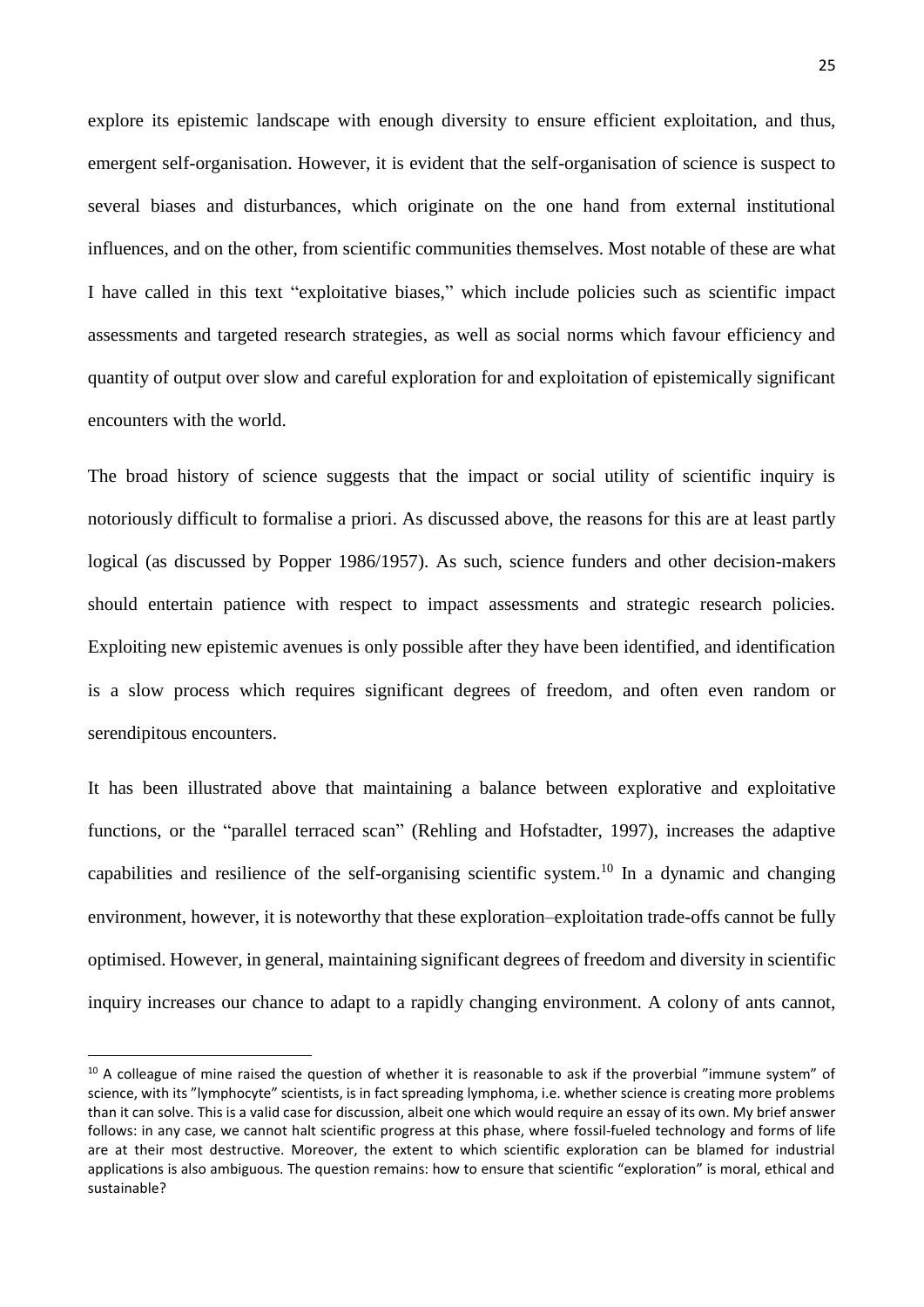ultimately, rely on exploitation of a pre-set number of food sources and must always actively explore for new ones. Nor is this a concern for the scientific community alone, since society as a whole is entirely dependent on the adaptive functioning of science, even if this is not all that often evident in public discourse. Without strong degrees of freedom in scientific exploration, and time and space for careful exploitation of this knowledge, society fails weakens its adaptive capacity and resilience. Therefore, more than anything else, I argue, we should re-establish grounds for safeguarding and vindicating explorative, creative and playful life and freedom of inquiry (inside and outside of academia), in a "free and dynamic society". With Polanyi (2009, 82–83; 2010, 19), I call this a "Society of Explorers".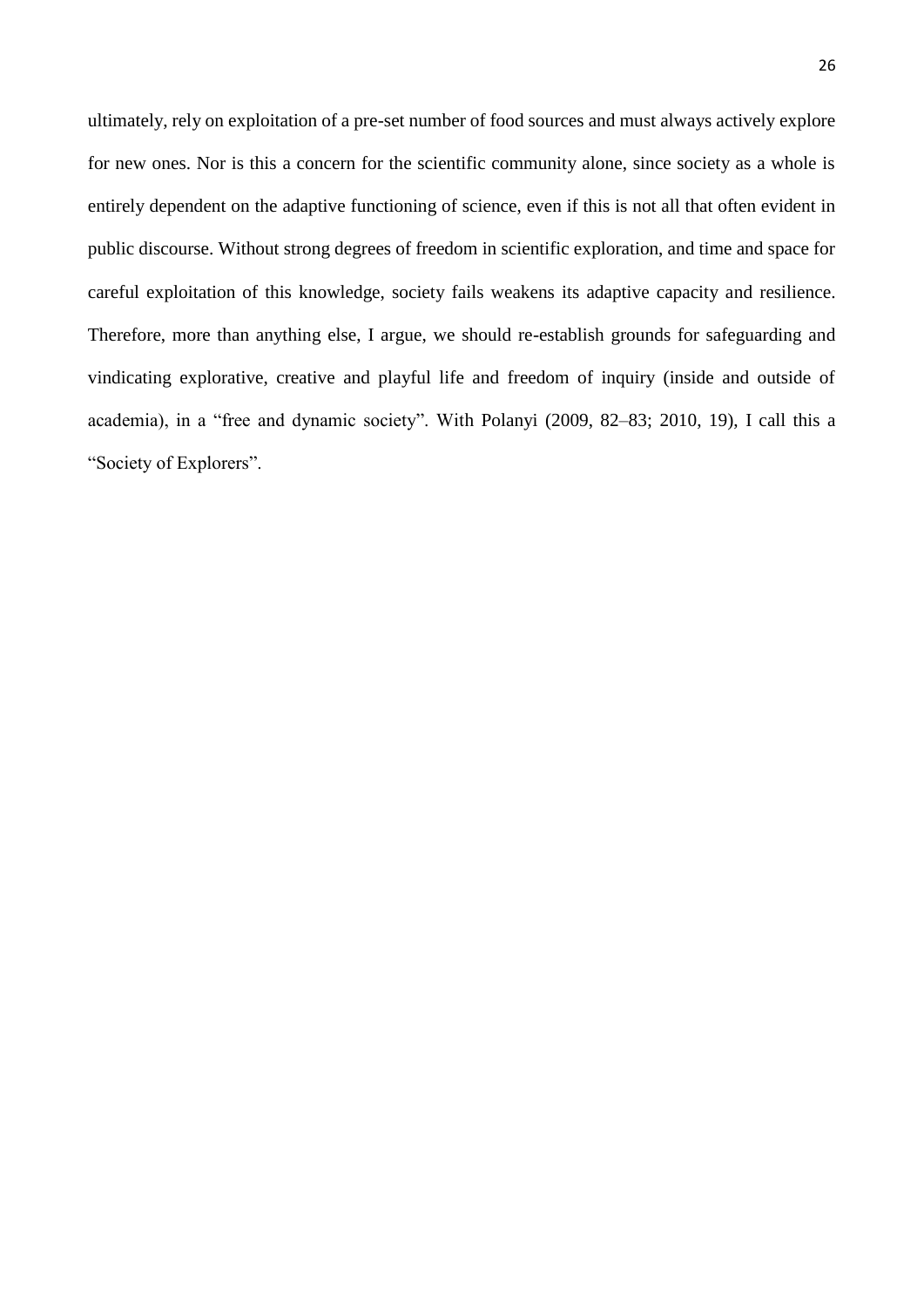## **References**

- 1. Avin, S. (2017). Centralized Funding and Epistemic Exploration. The British Journal for the Philosophy of Science.
- 2. Barnosky, Anthony and Hadly, Elizabet. 2015. End Game: Tipping Point for Planet Earth? London: HarperCollins UK.
- 3. Bol, T., de Vaan, M., & van de Rijt, A. (2018). The Matthew effect in science funding. Proceedings of the National Academy of Sciences, 115(19), 4887-4890.
- 4. Brembs, B. (2018). Prestigious Science Journals Struggle to Reach Even Average Reliability. Frontiers in human neuroscience, 12, 37.
- 5. Butos, William N. and Koppl, Roger. 2003. "Science as spontaneous order: an essay in the economics of science," in The Evolution of Scientific Knowledge, eds Hans Siggaard Jensen, Lykke Margot Richter and Morten Thanning Vendelø (Cheltenham: Edward Elgar, 2003), 164–188.
- 6. Campbell, Donald T. 1976. Assessing the Impact of Planned Social Change. Hanover, NH: The Public Affairs Center.
- 7. Cohen, Jonathan D., McClure, Samuel M. and Angela, J. Yu. 2007. "Should I stay or should I go? How the human brain manages the trade-off between exploitation and exploration." Philosophical Transactions of the Royal Society of London B: Biological Sciences 362, no. 1481: 933–942. https://doi.org/10.1098/rstb.2007.2098.
- 8. Copeland, S. (2017). On serendipity in science: discovery at the intersection of chance and wisdom. Synthese, 1-22.
- 9. European Commission. 2017. LAB FAB APP: Investing in the European Future we Want. Brussels: European Commission. https://doi.org/10.2777/403189.
- 10. Feyerabend, Paul. 1993 [1975] Against Method. London: Verso.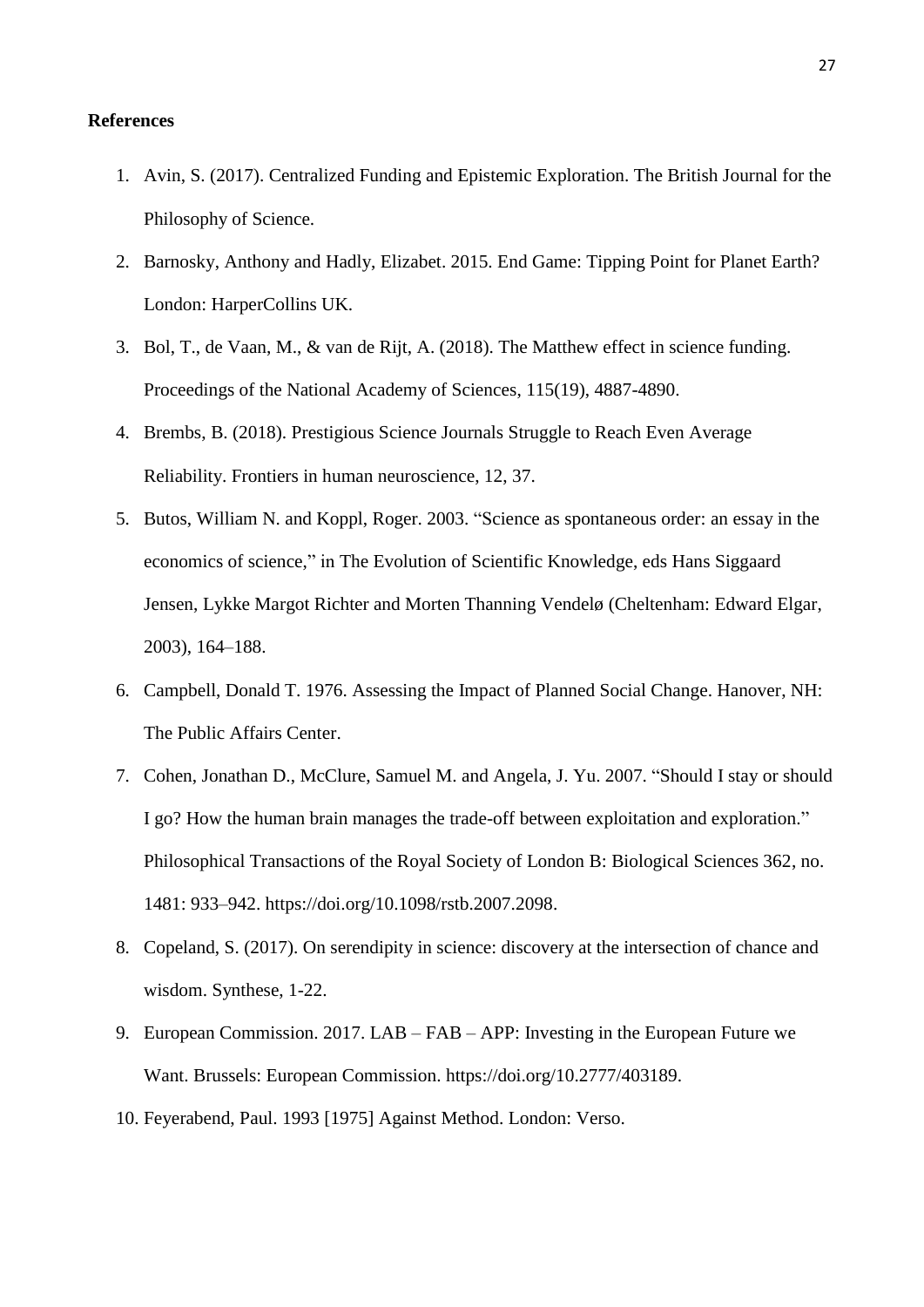- 11. Forstater, Mathew. 2003. "Must spontaneous order be unintended? Exploring the possibilities for consciously enhancing creative discovery and imaginable problem-solving," in The Evolution of Scientific Knowledge, eds Hans Siggaard Jensen, Lykke Margot Richter and Morten Thanning Vendelø (Cheltenham: Edward Elgar, 2003), 189–208.
- 12. Gibson, James. J. 1979. The Ecological Approach to Visual Perception. Boston: Houghton Mifflin.
- 13. Gigerenzer, Gerd and Marewski, Julian N. 2015. "Surrogate science: The idol of a universal method for scientific inference." Journal of Management 41, no. 2: 421–440. https://doi.org/10.1177/0149206314547522.
- 14. Hölldobler, B., & Wilson, E. O. (1994). Journey to the ants: a story of scientific exploration. Harvard University Press.
- 15. Kauffman, S. A. (2008). Reinventing the sacred: A new view of science, reason, and religion. Basic Books.
- 16. Kuhn, T. The Structure of Scientific Revolutions (Fourth edition.). Chicago & London: The University of Chicago Press, 2012 [1962].
- 17. Merton, Robert K. 1968. "The Matthew effect in science: The reward and communication systems of science are considered." Science 159, no. 3810: 56–63. https://doi.org/10.1126/science.159.3810.56
- 18. Merton, Robert K. and Barber, Elinor G. 2004. The Travels and Adventures of Serendipity: A Study in Sociological Semantics and the Sociology of Science. Princeton, NJ: Princeton University Press.
- 19. Meyers, Morton A. 2007. Happy Accidents: Serendipity in Modern Medical Breakthroughs. New York: Arcade Pub.
- 20. Mitchell, Melanie. 2009. Complexity: A Guided Tour. New York: Oxford University Press.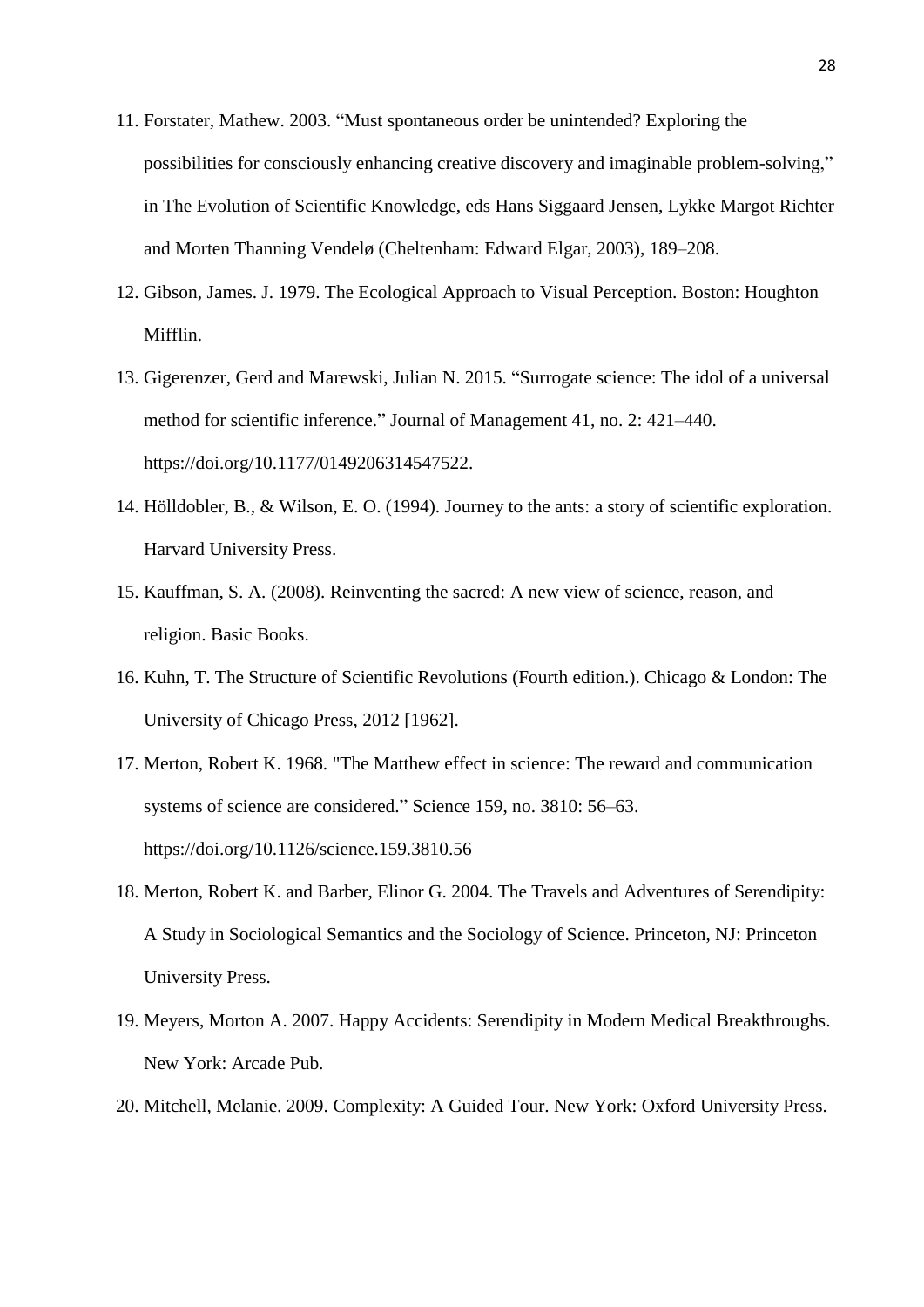- 21. Nye, Mary J. 2011. Michael Polanyi and His Generation: Origins of the Social Construction of Science. Chicago: University of Chicago Press.
- 22. Pluchino, A., Biondo, A. E., & Rapisarda, A. (2018). Talent Versus Luck: The Role Of Randomness In Success And Failure. Advances in Complex Systems, 21(03n04), 1850014.
- 23. Polanyi, Michael. 1951. The Logic of Liberty. Chicago: The University of Chicago Press.
- 24. Polanyi, Michael. 1969. Knowing and Being: Essays. Chicago: The University of Chicago Press.
- 25. Polanyi, Michael. 1974 [1958]. Personal Knowledge: Towards a Post-Critical Philosophy. London: The University of Chicago Press.
- 26. Polanyi, Michael. 1997 [1972]. "Genius in science," in Society, Economics and Philosophy: Selected Papers of Michael Polanyi, ed. Richard T. Allen (New Brunswick, NJ and London: Transaction, 267–81.
- 27. Polanyi, M. 2000 [1962]. "The republic of science: Its political and economic theory". Minerva 38, no. 1: 1-21.
- 28. Polanyi, Michael. 2009 [1966]. The Tacit Dimension. Chicago: The University of Chicago Press.
- 29. Popper, Karl. R. 1986 [1957]. The Poverty of Historicism. London: ARK.
- 30. Pöyhönen, S. (2017). Value of cognitive diversity in science. Synthese, 194(11), 4519-4540.
- 31. Reed, E. S. (1996). Encountering the World: Toward an Ecological Psychology. Oxford University Press.
- 32. Rehling, J., & Hofstadter, D. (1997, October). The parallel terraced scan: An optimization for an agent-oriented architecture. In *Intelligent Processing Systems, 1997. ICIPS'97. 1997 IEEE International Conference on* (Vol. 1, pp. 900-904). IEEE.
- 33. Rescher, Nicholas. 1980. Unpopular Essays on Technological Progress. Pittsburgh, PA: University of Pittsburgh Press.